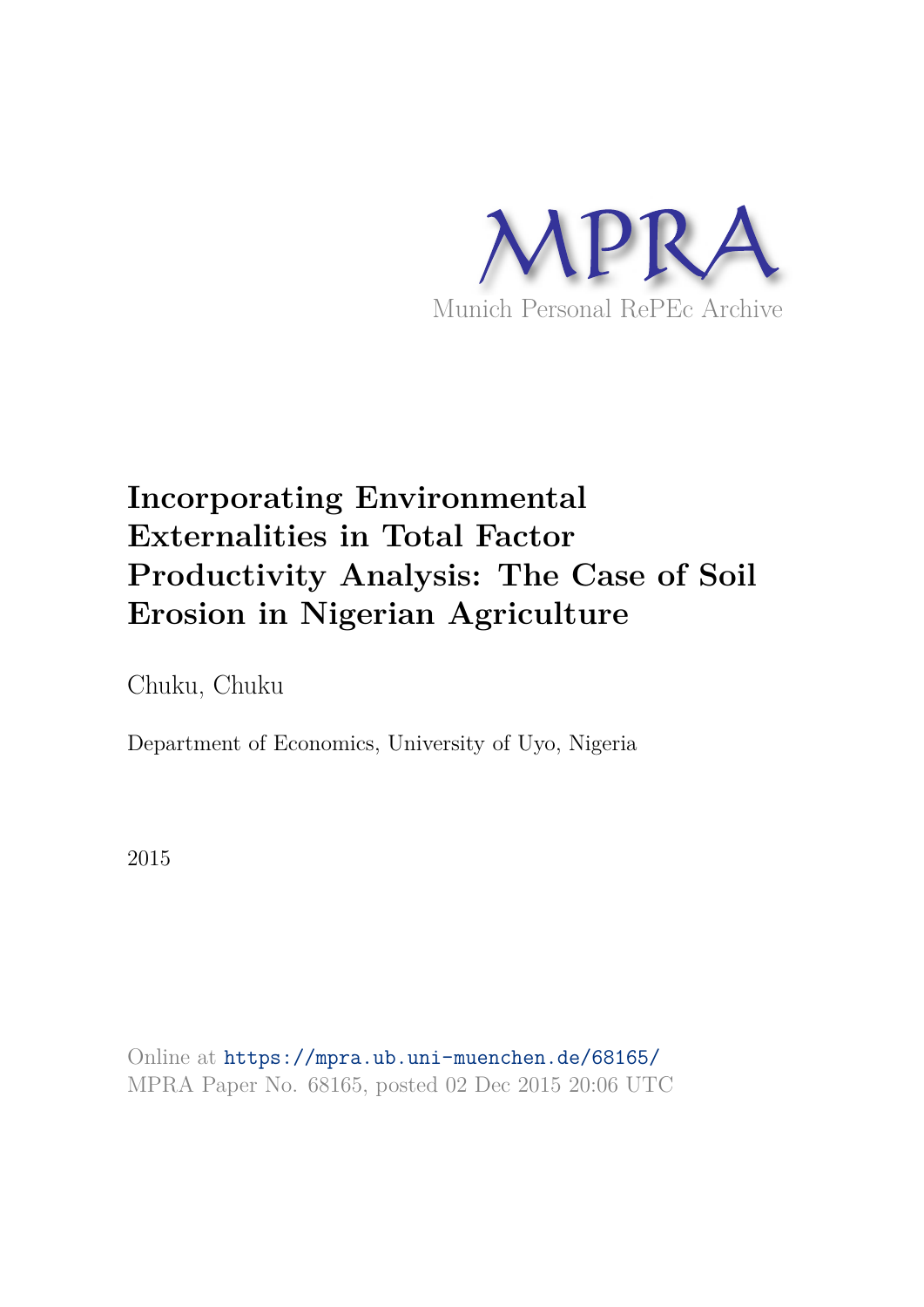# Incorporating Environmental Externalities in Total Factor Productivity Analysis: The Case of Soil Erosion in Nigerian Agriculture

Chuku Chuku <sup>∗</sup><sup>1</sup>

<sup>1</sup>Department of Economics, University of Uyo, Uyo, Nigeria and Economics D.A University of Manchester, U.K

#### March, 2015 Abstract

In this study, we argue that conventional methods of measuring agricultural productivity which only uses information about marketed inputs and outputs does not give a true representation of how sustainable the activities of the sector are. Motivated by the Solow-type growth accounting framework, we use the Törnqvist index formula to construct input, output and TFP indices for Nigerian agriculture between 1980 and 2010. We account for environmental externalities by incorporating off-farm damage costs of soil erosion based on different assumptions about possible scenarios of the extent and trajectory of damage costs. The results show that when externalities are not accounted for, productivity in the Nigerian agricultural sector is overestimated. This conclusion is robust to the different assumptions about damage cost scenarios made. The implication is that reducing off-farm erosion damages through improved soil conservation practices will significantly improve productivity and sustainability in the Nigerian agriculture sector.

Keywords; Törnqvist TFP, environmental externalities, soil erosion, USLE

JEL Classification; D24, O13, Q16

<sup>∗</sup> chukuchuku.econs.lect@uniuyo.edu.ng chukuachuku@gmail.com; Phone +234 806 724 7177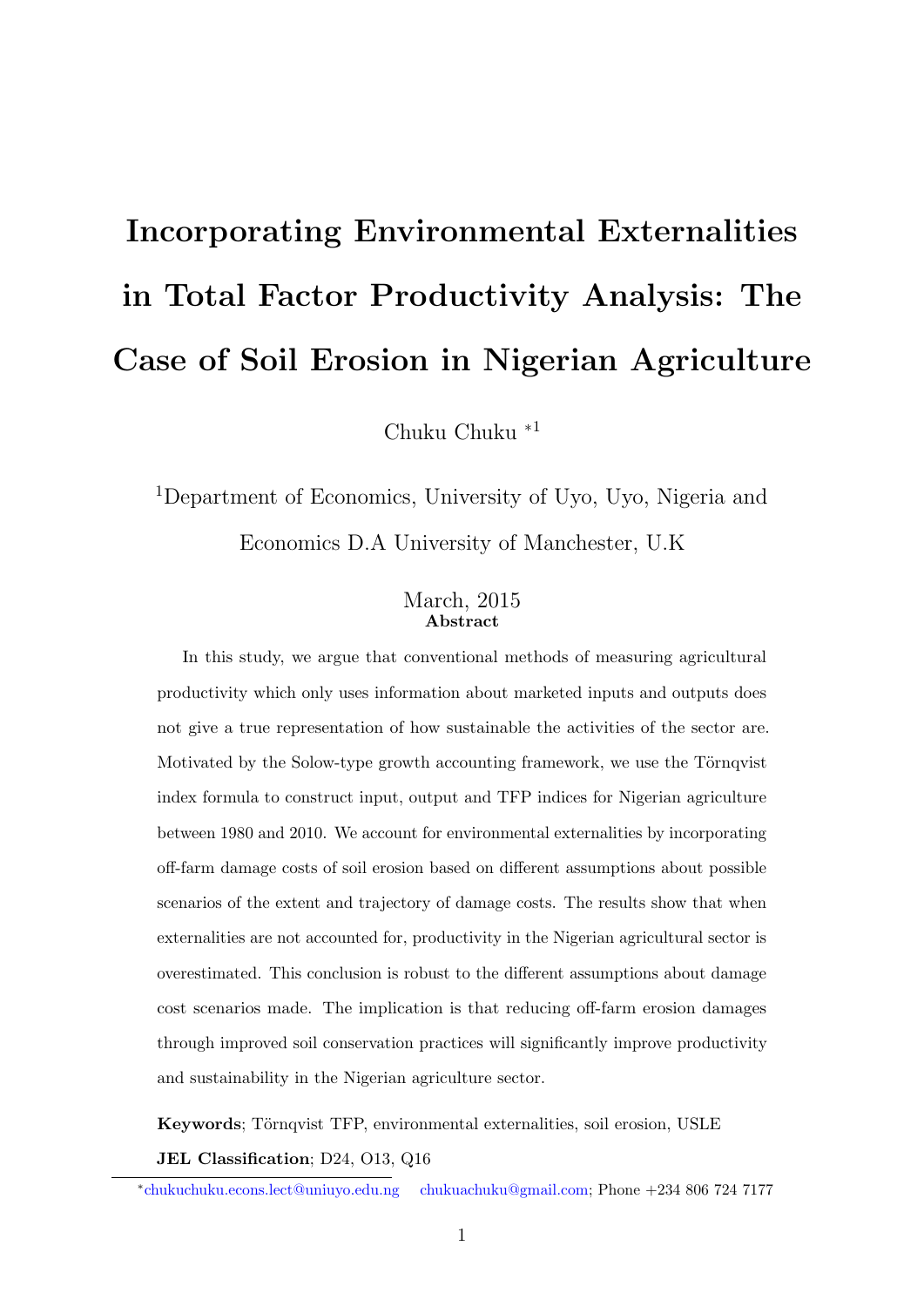# 1 Introduction

Sustainable agriculture is one that, over the long term, enhances environmental quality and the resource base on which agriculture depends; provides for basic human food and fiber needs; is economically viable; and enhances the quality of life for farmers and society as a whole (ASA, 1989). How to correctly assess the sustainability of agricultural production is a question that is still stimulating the minds of environmentalist and economists alike. A correct assessment of the sustainability of agricultural production is particularly needful for a country like Nigeria where agriculture contributes over 40% to GDP. However, a fundamental problem is that conventional estimates of agricultural productivity in Nigeria, ignore the role that externalities arising from such factors as soil erosion, pollution from nitrate leaching, including salinisation of ground and surface water may have on the measured indices. The growing recognition of the importance of environmental elements has led to an increasing recognition of the need to incorporate and take account of environmental factors when measuring productivity.

While significant progress has been made in adjusting national income accounts for natural resource depletion, relatively little has been done to incorporate environmental externalities into conventional measures of productivity changes especially in sectors such as agriculture where progress is based on production processes that have significant environmental impacts. Thus far, two major concerns have exercised the minds of researchers and policy makers. One is related to the identification of externalities i.e., which environmental factors should be considered when measuring productivity, and the second has to do with the choice of the appropriate technique for measurement, especially for the sustainable development of the agricultural sector. In examining this issue our goal is to use the ideas formalized by Lynam and Herdt (1989) among others who show that a non-decreasing measure of productivity can be interpreted as an indicator of sustainable economic activity. Byerlee and Murgai (2001) argue that total social factor productivity (TSFP) (i.e., total factor productivity estimated with both market and non-market inputs and externalities, and with all factors valued at social prices) could be that single and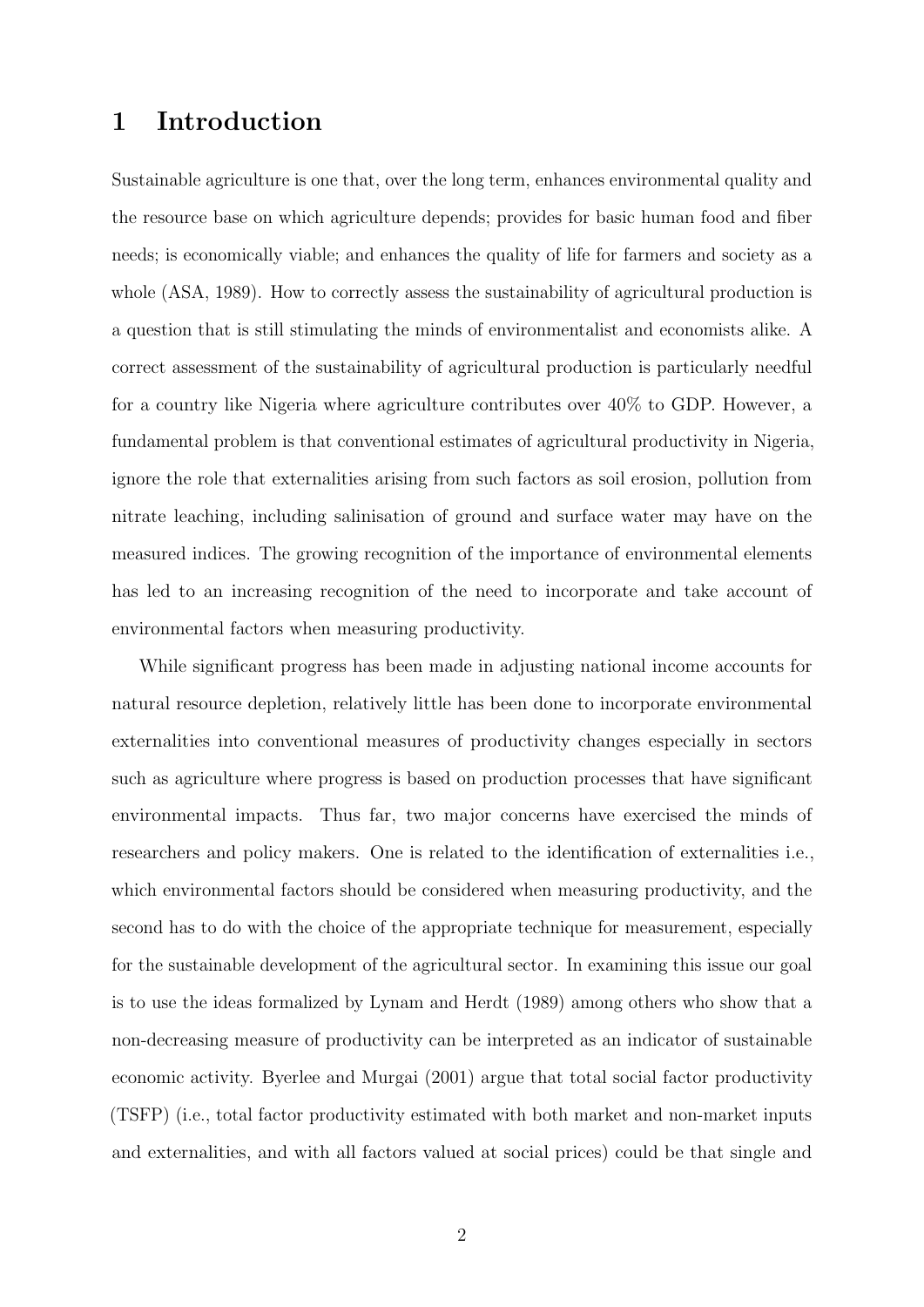all-embracing measure of agricultural sustainability.

Consequently, the objective of this paper is twofold. First is to apply the Solow-type growth accounting technique in computing the conventional TFP indices and then, after adjusting for environmental externalities, we compare the conventional and environmentally adjusted TFP for Nigerian agriculture between 1980 and 2009. Second is to investigate the relative contributions of input and TFP to output growth, which will provide important information to policymakers on sustainable management of inputs and technological utilization in the agricultural sector. Specifically, we consider environmentally adjusted productivity estimates, taking account of off-farm social damage costs of soil erosion. Potential off-farm effects of soil erosion include: impacts on road maintenance and safety, health impacts, recreation, cost to business, damage to infrastructure installations, landscaping etc. (see Pimentel et al., 1995). In Nigeria, soil degradation from agriculture and other sources affects over 50 million people and leads to the greatest loss of GNP (over US\$300m per annum) relative to other environmental problems (World Bank, 1990).

This study concentrates on soil erosion externalities from agriculture because of its size and far reaching impacts on other aspects of economic activity. An assessment of soil degradation in Nigeria by the Federal Department of Agriculture Land Resources (FDALR, 2009) shows that apart from natural parameters such as climate regime, soil characteristics, topography and vegetation that affect soil erosion, the single most significant humaninduced cause of erosion in Nigeria is farm cultivation.

The balance of the paper is as follows. Section 2 contains a brief literature review of available methods for adjusting measurements of total factor productivity to incorporate externalities. In Section 3 the theoretical framework and methodology adopted are described. Section 4 contains the description of data and soil erosion damage cost scenarios. Section 5 contains the results and Section 6 is a discussion of the policy implications with Section 7 as the conclusion.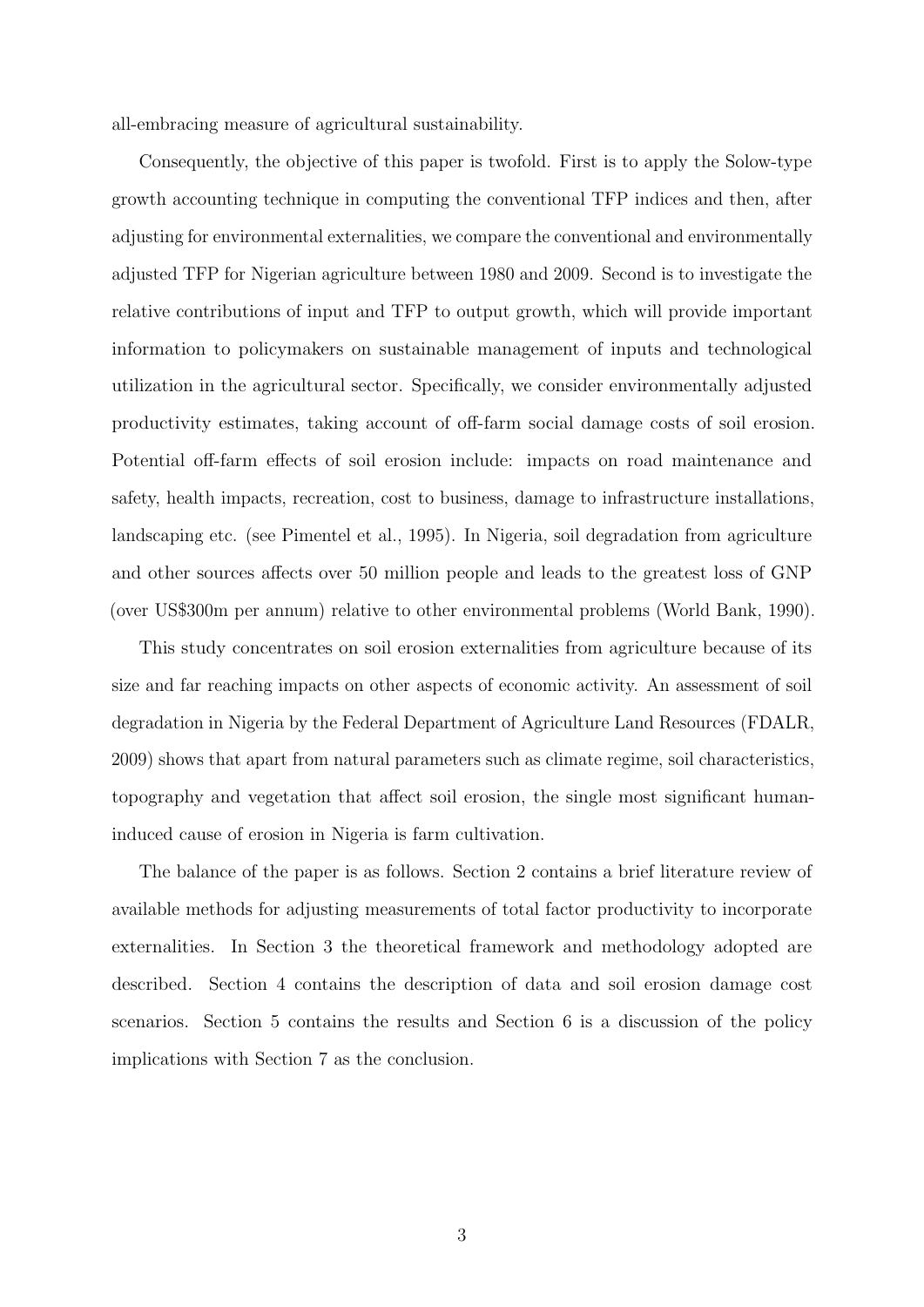# 2 Conventional vs. environmentally adjusted agricultural TFP

TFP measures originated from the growth accounting procedure popularized by Solow's (1957) seminal work which demonstrated how output growth can be accounted for by growth in labour and capital, with the residual attributed to technical change or productivity differences. These types of growth accounting procedures rely on several critical assumptions relating to the input-output combinations observed, and many times some of these assumptions do not hold in a global context, especially in developing countries where for example, new technologies may take considerable time to be efficiently utilized (Headey et al., 2010; Coelli and Rao, 2005). Agricultural productivity and its determinants are somewhat peculiar and need to be well understood in a different way than general economic productivity. Some of the very first studies that examined agricultural productivity, including Clark (1940), Hayami (1969) and Hayami and Inagi (1969), typically measured only labour or land productivity and focused on a few output, ignoring any potential externalities that may arise from these activities.

Early studies that attempted to link pollution with productivity and efficiency measures mainly focused on the effects of pollution controls on macroeconomic growth e.g. Christainsen and Haveman (1981); Gallop and Roberts (1983) and Fare et al. (1989), while some others focused on the micro aspects, e.g. Pittman (1983) and Pashigian (1984). Sherpard's (1970) seminal paper is acknowledged to be the first to recognize the importance of incorporating environmental externalities in TFP measurements. However, Pittman (1983) is acknowledged to be the first to present a framework which seeks to incorporate environmental pollution into conventional productivity measures. He achieved this by adapting the multilateral productivity index of Caves et al. (1982) and using proxies such as pollution taxes, marketable permits and shadow prices obtained from other studies to environmentally adjust the conventional productivity index.

Within the agricultural sector, changes in technology have been biased towards using more synthetic and industrial inputs. While this has led to increased productivity and hence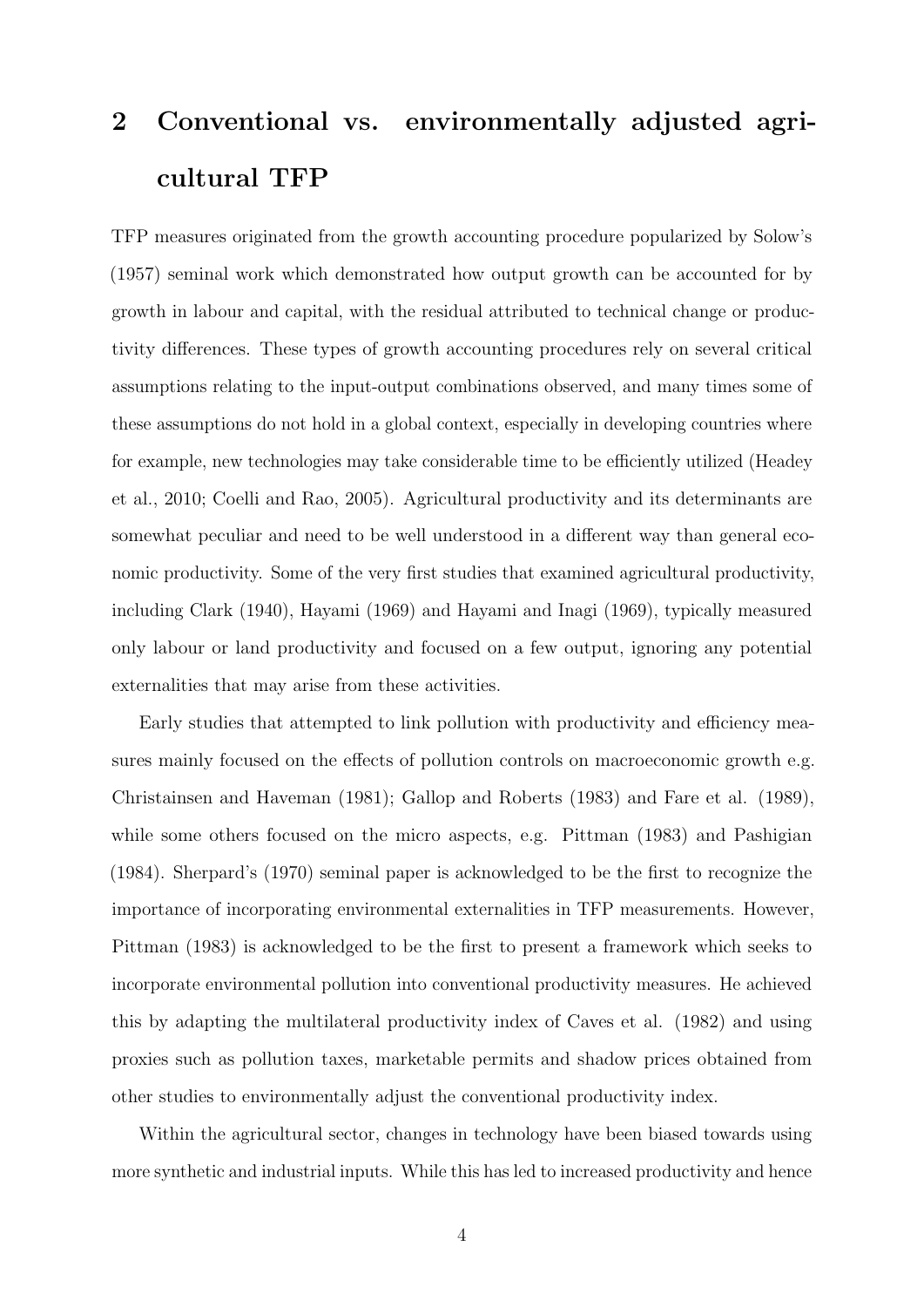profits, they have also been responsible for increasing environmental damage. For example, the impact of soil erosion caused by agricultural systems are not typically accounted for in conventional measures of productivity and efficiency change. It is important that measures of agricultural productivity incorporates the impacts on the environment from the production processes used in the sector since costs associated with the environmental damage from these processes are not born by the individual farmeholders, but by the society and the ecosystem (Pretty, 1999). Without taking account of the external costs or benefits of production, productivity estimates can either overestimate or underestimate productivity.

The reason why externalities are not included in conventional TFP estimates is that by definition they are unpriced and most TFP measures use prices as a means by which to weight the contribution of inputs and outputs to overall TFP (e.g., Tornqvist). A major theoretical assumption underlying the adjustment to environmental TFP is the proposition of strong disposability of outputs. This implies that we can costlessly adjust the output mix. However, the fact that desirable and undesirable outputs are jointly produced means that the reduction of undesirable outputs will be costly. Either inputs must be diverted to deal with the externalities and/or production must be reduced. As an alternative, one could implement the assumption of weak disposability of undesirable outputs. In this case, a reduction of undesirable outputs is feasible if and only if desirable outputs are simultaneously reduced, given a fixed level of inputs (Hoang and Coelli, 2011).

Several papers have advanced methods that allow a relaxation of the strong disposability assumption, thereby explicitly incorporating environmental variables (i.e. goods and bads) as components of the technology set. Examples include Fare et al. (1993), Shaik and Perrin (2001) and Rezek and Perrin (2004). Typically, linear mathematical programming methods are used to construct production possibility frontiers to measure productivity efficiency and to calculate shadow prices of undesirable outputs, either parametrically or non-parametrically. The shadow price estimates are then used to adjust the TFP growth.

Another commonly used approach employed in the literature is to construct prices (i.e. shadow prices, damage costs) for the undesirable outputs which can then be combined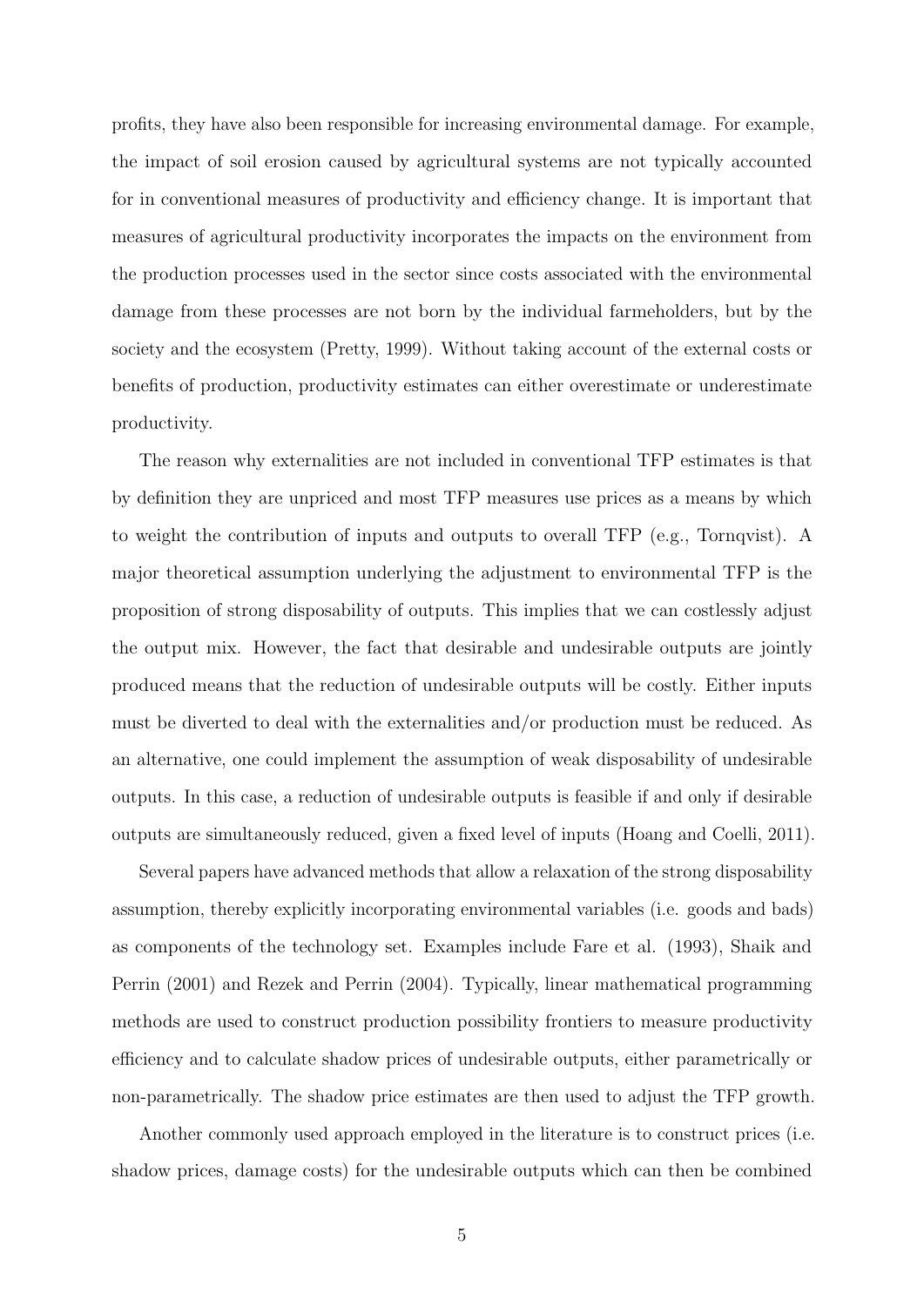with quantities and used to adjust the conventional TFP estimates to their environmental counterparts. Pittman (1983) was one of the first to use this approach when he defined environmentally sensitive TFP with shadow prices externally generated. Other studies that have adopted this approach include Oskam (1991, 1992), Ball et al. (2004), Barnes (2002) and Kumar (2006).

Given the options available to compute adjusted TFP measures, it is important to recognize some theoretical and practical issues that may be encountered when using them. Byerlee and Murgai (2001) highlight some of the practical difficulties to include the level of aggregation that should be used, whether it should be at the national or state level. They argue that TFP trends at the state level are a blunt instrument for identifying particular production systems and regions with potential sustainability problems. Another factor is the time period of analysis, a sufficient time period of analysis presents a problem in assessing the usefulness of environmentally adjusted TFP measures in agriculture. As Monteith (1990) has shown, there is the problem of defining the necessary number of years to estimate the trend with some degree of statistical confidence.

According to Monteith (1990), in a variable rain fed environment with a low growth rate in TFP, the number of years required to estimate a statistically valid trend might be as high as 30 years. This problem is compounded by the fact that, in practice, some systems have undergone several stages of technical change in a short period. In Nigeria, for example the National Agricultural Policy (NAP) propelled agriculture from very low external input use to high input use in a period of two decades. Other factors include confounding of labour-saving and land-saving changes and measurement and valuation issues involved in estimation. Some of these issues are likely to remain unresolved because there are yet any universally correct solutions to them (Nanere et al. 2007). However, it is important to highlight these issues so that the meaning of any estimates of environmental adjustments made would be understood in the light of these limitations.

Total factor productivity measurement in Nigerian agriculture has generally followed the conventional approach, with no records of efforts to incorporate environmental externalities in the literature. Most of the papers that attempt to measure productivity in Nigerian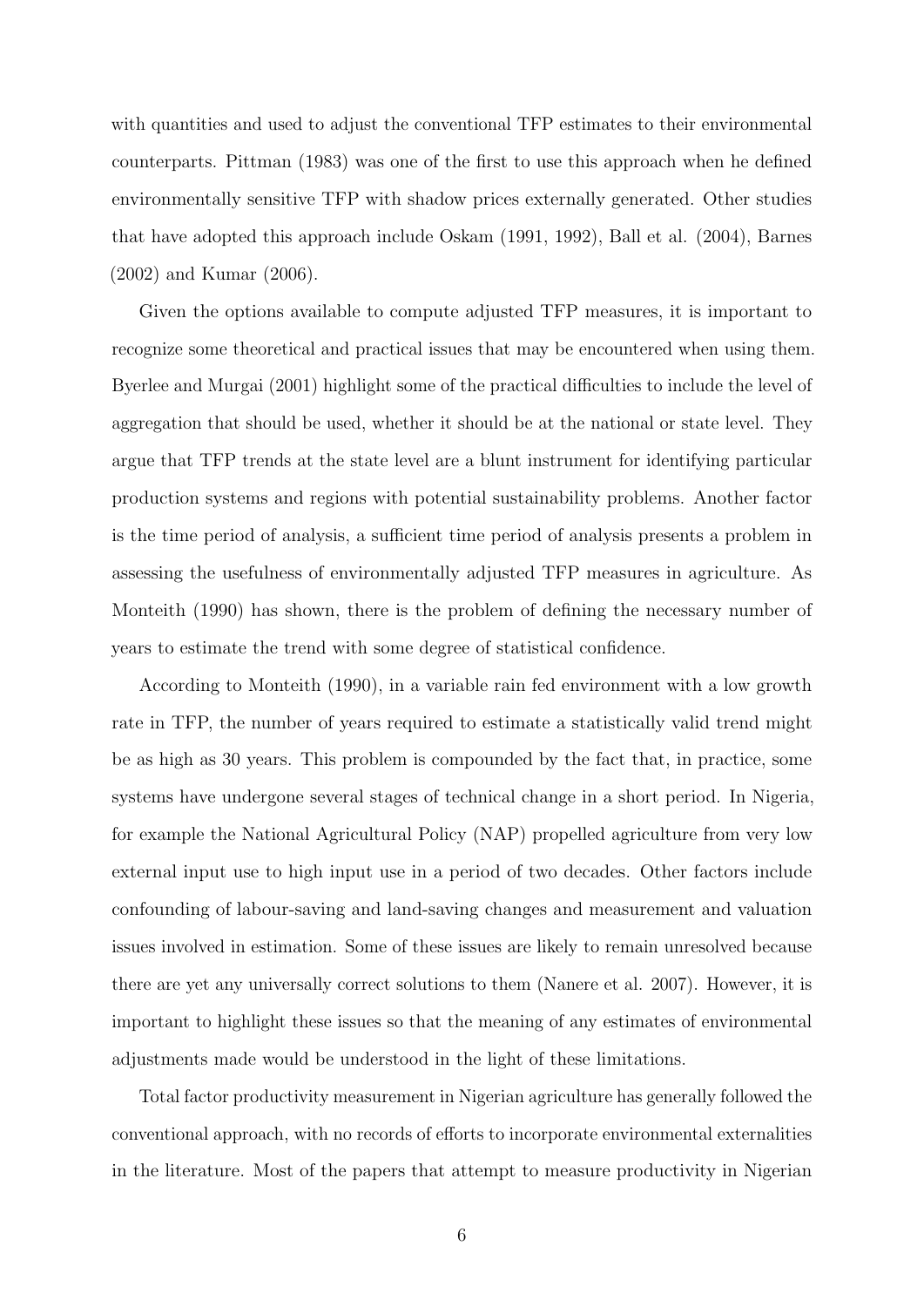agriculture do so at a regional scale and a meta-analysis of these studies can be found in Liverpool-Tasie et al. (2011).

## 3 Methodology

#### 3.1 Theoretical framework

There are several comparable methods of deriving TFP indices, and one of the least restrictive is to think about it from an accounting relationship in which the value of output is equal to the value of factors used to produce the output plus a residual. We use this approach because it lends itself most easily to aggregate sector level analysis <sup>1</sup>. Consider the accounting relationship

$$
\sum_{i=1}^{N} P_i Q_i = \sum_{j=1}^{J} R_j I_j; \qquad \mathbf{PQ} = \mathbf{RI}
$$
 (1)

Where  $P_i$  and  $Q_i$  are product prices and quantities respectively,  $R_i$  and  $I_i$  are input prices and quantities respectively and  $P$  and  $R$  are price vectors, whereas  $Q$  and  $I$  are quantity vectors. The accounting relationship above simply implies that inputs  $I_j$ , should be paid at the rate  $R_j$  such that the total value of production  $\Sigma$ N  $i=1$  $P_iQ_i$  is exhausted. Unlike other methods, this framework does not require that all production be technically efficient nor allocatively efficient, that is production does not necessarily have to hold at the frontier. If we express Eq. (1) in rate of change form, we obtain the following results.

$$
\sum_{i=1}^{N} P_i \frac{\partial Q_i}{\partial t} dt + \sum_{i=1}^{N} Q_i \frac{\partial P_i}{\partial t} dt = \sum_{j=1}^{J} R_i \frac{\partial I_i}{\partial t} dt + \sum_{j=1}^{J} I_i \frac{\partial R_i}{\partial t} dt \tag{2}
$$

Note that the rate of change in a variable is given by  $\dot{X} = \frac{1}{X}$ X  $\frac{\partial X}{\partial t}$  and the cost share of factor j is given by  $c_j = I_j R_j / \sum I_j R_j$ . Assuming constant TFP, we can rearrange terms in a convenient way by dividing both sides of Eq. (2) by  $\sum P_iQ_jdt$  and multiplying the

<sup>&</sup>lt;sup>1</sup>See for examples Avila and Evenson (2010), Hoang and Coelli (2011) and Nanere et al. (2007). Many of the other approaches in the literature are more suited for firm or farm level analysis, and we do not consider disaggregated decision making units here.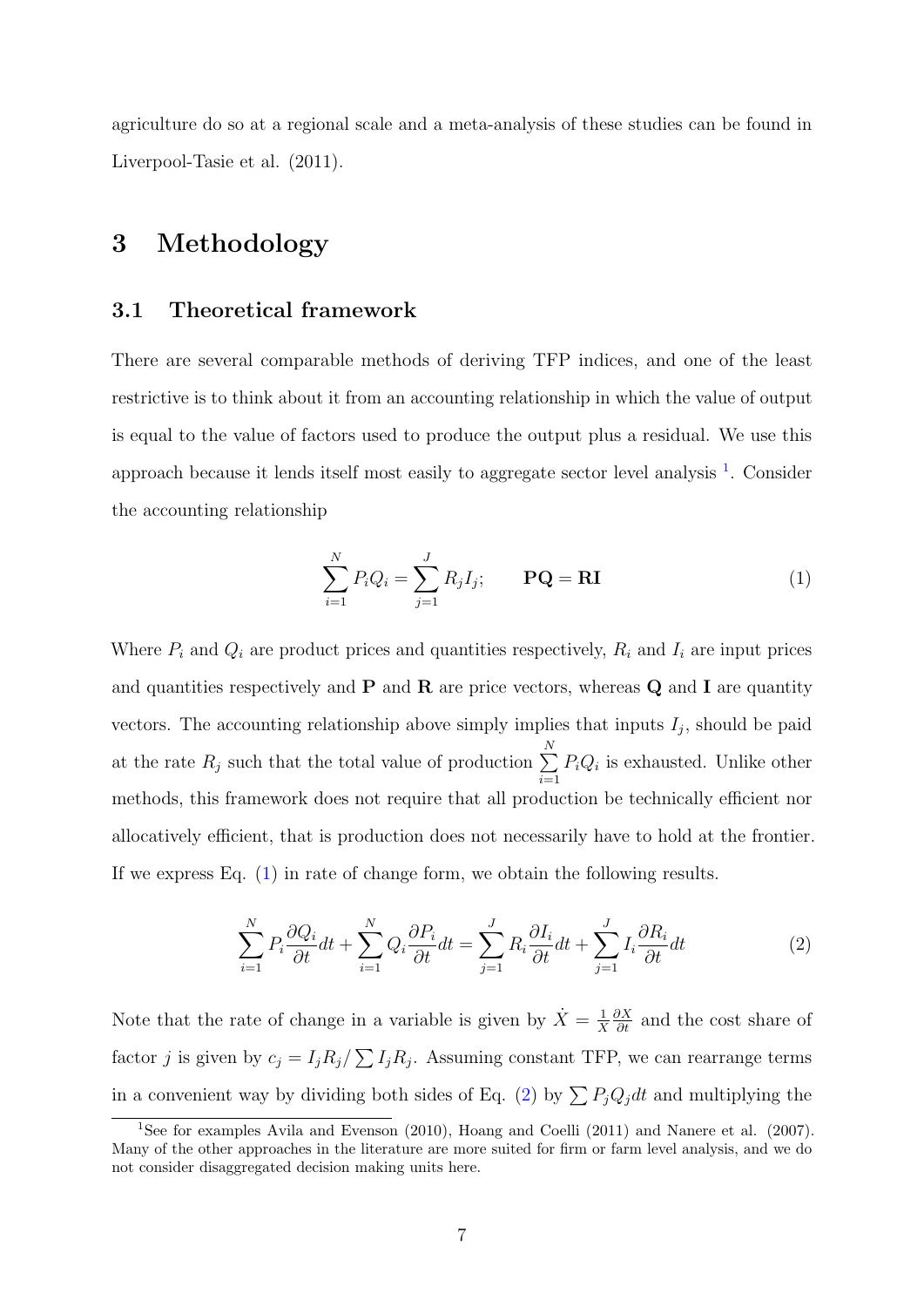right hand side of the equality by  $R_j/R_j$  and  $I_j/I_j$ , to obtain

$$
\dot{P} + \dot{Q} = \sum_{j} c_j \dot{R} + \sum_{j} c_j \dot{I} = \dot{R} + \dot{I}
$$
\n(3)

In a closed economy with competitive equilibrium, TFP can be measured in two alternative ways

$$
\dot{T}\dot{F}P = \dot{R} - \dot{P}, \qquad \text{or} \qquad \dot{T}\dot{F}P = \dot{Q} - \dot{I} \tag{4}
$$

Where  $\hat{TFP}$  is the growth in total factor productivity. Avila and Evenson (2010) show that with international trade, the price relationship will not necessarily hold, but the quantity relationship  $(\dot{Q} - \dot{I})$  will hold in all economies. Hence, by disaggregating the inputs into three components we can calculate improvements in productivity as

$$
Q(t) = A(t) \times f(K(t), M(t), L(t))
$$
\n
$$
(5)
$$

Where  $Q(t)$  stands for real output in year t,  $K(t)$ ,  $M(t)$  and  $L(t)$  represent capital, materials and labour inputs, respectively and  $A(t)$  is a productivity index. From this function, the rate of change of the productivity index can be estimated as

$$
\frac{\dot{A}(t)}{A} = \frac{\dot{Q}(t)}{Q} - \left[\frac{s_k \dot{K}(t)}{K} + \frac{s_m \dot{M}(t)}{M} + \frac{s_l \dot{L}(t)}{L}\right]
$$
(6)

Where the dotted quantities represents rates of change with respect to time. In other words, the rate of productivity change is defined as the difference between the growth rate of the output index and the growth rate of the disaggregated input index. In turn, the input index is derived by weighting each factor of production by the proportional change in output that results from a small change in the input alone. Technically, these are the output elasticities and they are denoted by  $s_k$ ,  $s_m$  and  $s_l$ . If we assume perfect competition in both the input markets and the output markets and constant returns to scale, these weights are equal to the shares of the individual factors in total costs and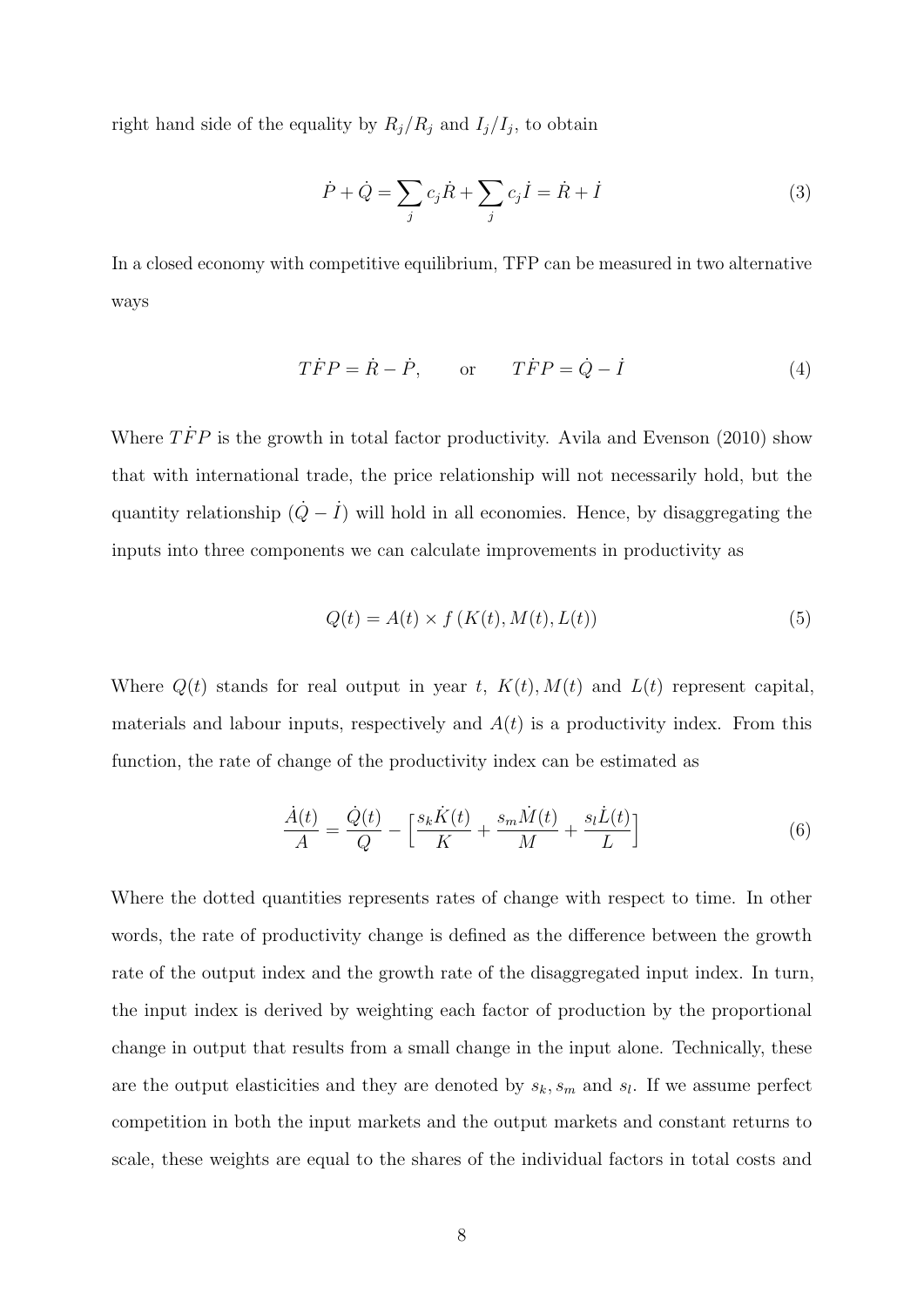consequently sum up to one.

Environmental externalities can be incorporated into the framework by redefining total output  $W$  as the aggregation of marketed output and pollution. Total output then exhibits a rate of growth equal to:

$$
\frac{\dot{W}(t)}{\mathcal{W}} = \frac{s_q \dot{Q}(t)}{Q} + \frac{s_e \dot{E}(t)}{E} \tag{7}
$$

According to Eq. (7), the rate of change of total output is equal to a weighted average of the growth of output and growth of pollution. The weights are equal to the shares of output and pollution in the total value of output. Because pollution is damaging, it has a negative shadow price. Qualitatively, its impact on productivity has a similar effect as that of input costs (Nanere et al. 2007). If we define  $A^*$  as the productivity index for the joint output function W when we account for pollution, then the growth rate of  $A^*$  is:

$$
\frac{\dot{A}^*(t)}{A^*} = \frac{s_q \dot{Q}(t)}{Q} + \frac{s_e \dot{E}(t)}{E} - \left[\frac{s_k \dot{K}(t)}{K} + \frac{s_m \dot{M}(t)}{M} + \frac{s_l \dot{L}(t)}{L}\right]
$$
(8)

If we assume that  $s_q = 1 - s_e$ , then by combining Eqs. (6) and (8), we obtain:

$$
\frac{\dot{A}^*(t)}{A^*} = \frac{\dot{A}(t)}{A} + s_e \left[ \frac{\dot{E}(t)}{E} - \frac{\dot{Q}(t)}{Q} \right]
$$
(9)

Where  $s_e$  is the weight of pollution damages in total output,  $\dot{E}$  is the change in pollution damages, E is the level of pollution damages,  $\dot{Q}$  is the change in the value of marketed output and Q is the value of marketed output. Eq.(9) shows how the two productivity indicators are related. The first part on the right hand side of Eq.(9) is what is conventionally estimated when undertaking productivity analysis, while the second part provides the environmental adjustment. The following results are derivable from the relationship in Eq.(9)

**Proposition 1.** If  $s_e$  is negative and pollution grows more slowly than output, i.e., the term in bracket  $\left[\frac{\dot{E}(t)}{E} - \frac{\dot{Q}(t)}{Q}\right]$  $\left\lceil \frac{\Omega(t)}{Q} \right\rceil$  is negative, then the adjusted productivity index will increase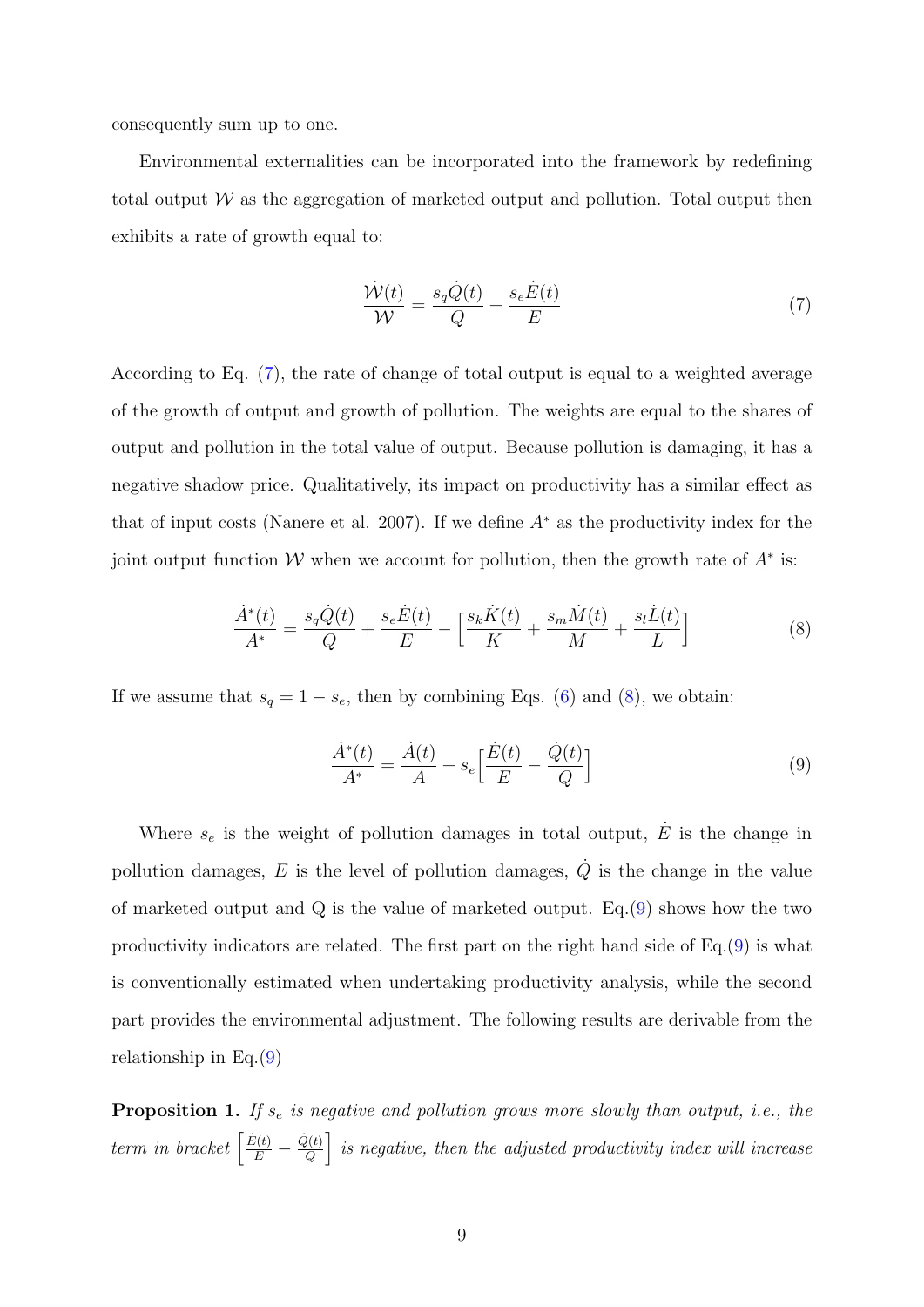more rapidly than the conventionally computed index.<sup>2</sup>

**Proposition 2.** If pollution increases more rapidly than marketed output, the conventional index will overstate the productivity growth rate.

Proposition 3. If output increases or stays constant, any decline in pollution will lead to a faster rate of productivity growth than that measured by the conventional index.

In summary, the revised methodology takes into account a source of productivity growth that is totally not accounted for by using the conventional approach and this is an important source of efficiency gain.

#### 3.2 TFP indices using Törnqvist and Fisher Formulae

The operationalization of the TFP calculations are based on the Hicks-Moorsteen economic theoretic approach. The productivity indices are calculated using the Törnqvist and Fisher indices. Our choice of these index numbers are based on their economic theoretic properties. Specifically, they collectively satisfy the required properties of a good index including: circularity, factor reversal, mean-value, time reversal, positivity, continuity, proportionality and commensurability property<sup>3</sup>. (see Coelli et al., 2005; 96). The Fisher index is a correction of the gap between the Laspeyres and Paasche indices and it is defined as a geometric mean of these two indices thus

$$
Q_{s,t}^{L} = \frac{\sum_{i=1}^{N} p_{i,s} q_{i,t}}{\sum_{i=1}^{N} p_{i,s} q_{i,s}}, \quad Q_{s,t}^{P} = \frac{\sum_{i=1}^{N} p_{i,t} q_{i,t}}{\sum_{i=1}^{N} p_{i,t} q_{i,s}}, \quad \text{and} \quad Q_{s,t}^{F} = \sqrt{Q_{s,t}^{L} \times Q_{s,t}^{P}}
$$
(10)

Where  $p_{i,j}$  and  $q_{i,j}$  represents prices and quantities of the n-th commodity in the N-commodity space  $(n = 1, 2, ..., N)$  and the j-th period  $(j = s, t)$  Without loss of generality, s and t may refer to any two time periods as long as  $(t > s)$  and the quantities

<sup>2</sup>Recall that pollution is regarded as a 'bad', and its impact on overall output is like that of an input since it will have a negative shadow price.

<sup>&</sup>lt;sup>3</sup>It is important to note that the Fisher index satisfies all the properties listed, with the exception of the circularity test, the Törnqvist fails on the factor reversal and circularity properties.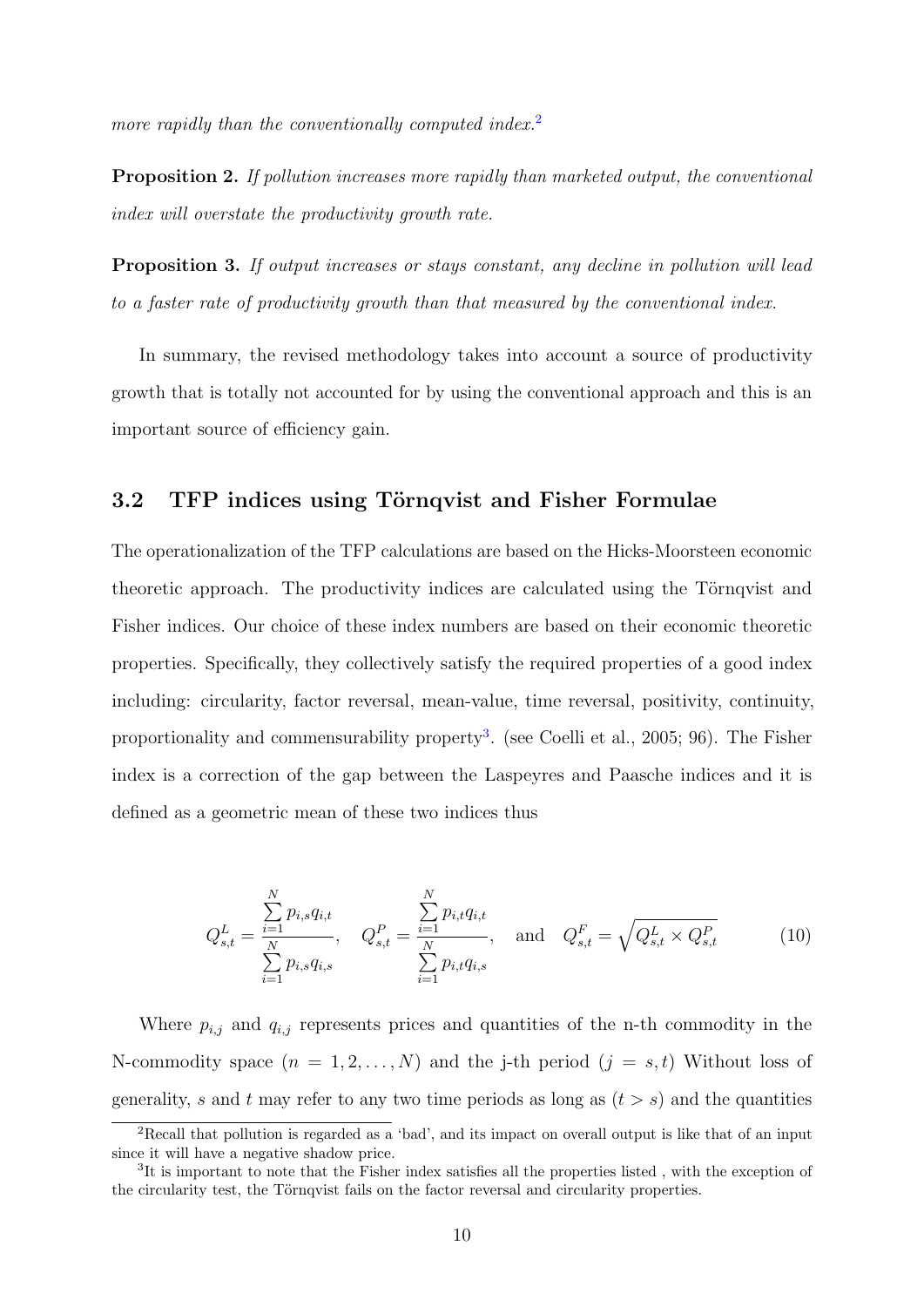n may refer to either inputs or outputs and  $Q_{s,t}^L$ ,  $Q_{s,t}^P$  and  $Q_{s,t}^F$  are the Laspeyres, Paasche and Fisher indices respectively. Total factor productivity is therefore;

$$
TFP^F = \frac{\text{Output Index}_{s,t}}{\text{Input Index}_{s,t}} \tag{11}
$$

The Törnqvist index in its multiplicative and additive log-change form is as follows;

$$
Q_{s,t}^T = \prod_{i=1}^N \left[ \frac{q_{i,t}}{q_{i,s}} \right]^{\frac{\omega_{i,s} + \omega_{i,t}}{2}}
$$
(12)

$$
\ln Q_{s,t}^T = \sum_{i=1}^N \left( \frac{\omega_{i,s} + \omega_{i,t}}{2} \right) (\ln q_{i,t} - \ln q_{i,s})
$$
\n(13)

Where  $\omega_{i,s}$  and  $\omega_{i,t}$  are the value shares of the n-th commodity in the base and current year respectively and  $\ln Q_{s,t}^T$  is the Törnqvist index. The TFP equivalent is thus

$$
\ln TFP_{s,t}^T = \ln \left( \frac{\text{Output index}_{s,t}}{\text{Input Index}_{s,t}} \right) = \ln \text{Output Index}_{s,t} - \text{Input Index}_{s,t} \tag{14}
$$

We can operationalize Eq.  $(13)$  by defining the cost and revenue shares for inputs and outputs specifically as follows,  $r_{i,j}$  represents the revenue shares of output i for time  $j = s, t$ , and  $s_{i,j}$  represent the cost shares of input i for time  $j = s, t$ . Where,  $q_i$  are outputs while  $x_i$  are inputs, then Eq. (13) becomes

$$
= \frac{1}{2} \sum_{i=1}^{N} (r_{i,s} + r_{i,t}) (\ln q_{i,t} - \ln q_{i,s}) - \frac{1}{2} \sum_{i=1}^{N} (s_{i,s} + s_{i,t}) (\ln x_{i,t} - \ln x_{i,s}) \tag{15}
$$

Where Eq.  $(15)$  is the logarithmic form of the Törnqvist index applied to output data and the input data respectively, using input quantities as the corresponding cost shares.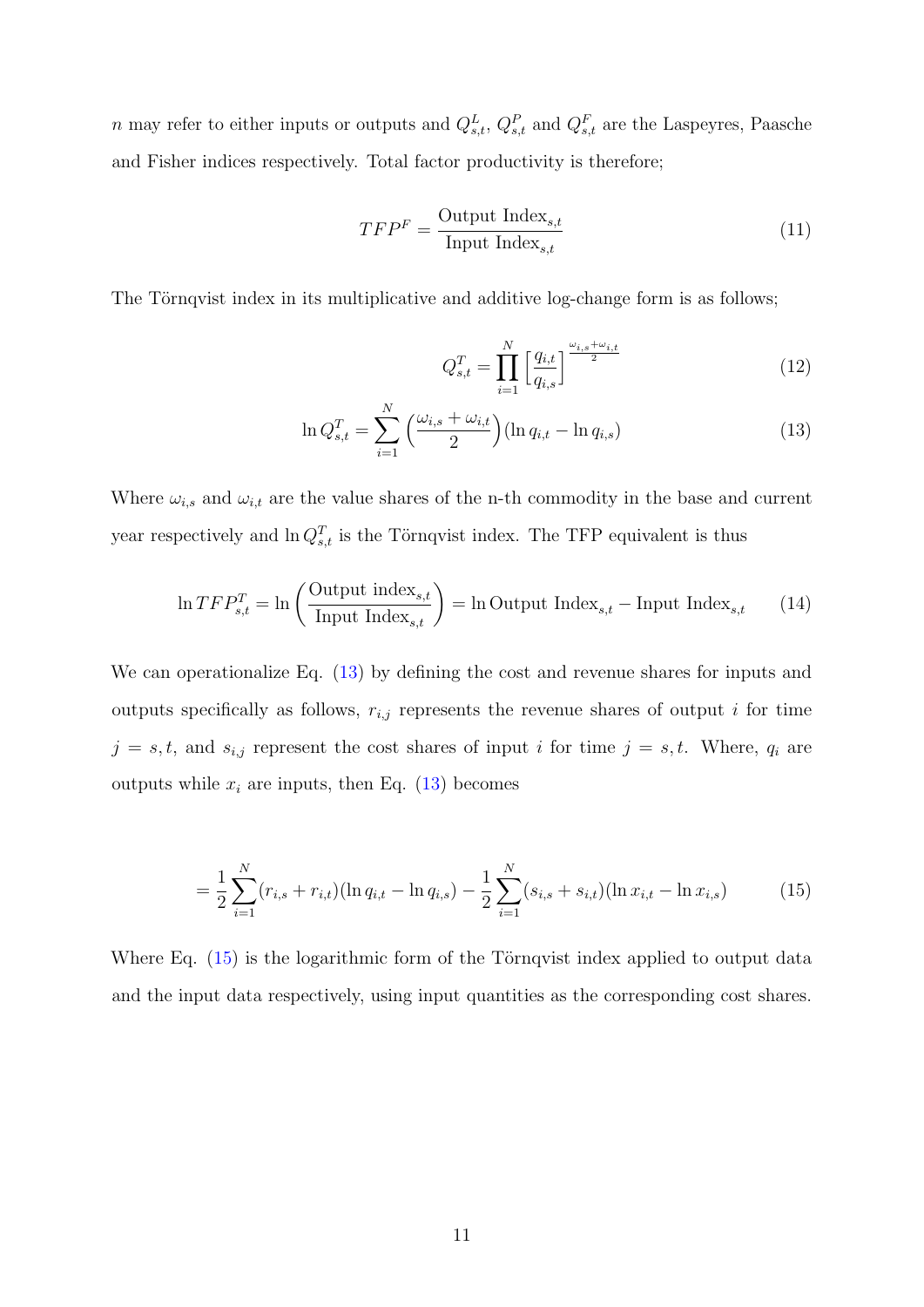# 4 Data Description and Construction

#### 4.1 Agricultural data

Time series data between 1980 and 2010 are used for the study. For output, we use aggregate national data on crop production and exclude livestock, forestry and fishing. Due to degrees of freedom constraints, all output was aggregated using a multilateral price-weighted Fisher quantity index which is obtained from the FAOSTAT database. For the purpose of this study, we consider four major agricultural inputs:  $land<sup>4</sup>$ , labour, machinery and fertilizers. We use data on agricultural labour force from UNCTADSTAT. Agricultural machinery<sup>5</sup> data is obatined from FAOSTAT and fertilizer consumption in kilograms per hectare of arable land as obtained from FAOSTAT.

A major concern in computing agricultural TFP is deciding how to obtain appropriate prices for agricultural inputs. Land prices for example depend on location, topography and other geographic and economic characteristics such as soil productivity, potential yield and relative proximity to infrastructure and markets. These characteristics of land prices make any national estimates not to be easily generalizable since they are likely to suffer from wide variations. Our literature search shows that there is only one study which attempt to estimate average land prices across different countries. This study<sup>6</sup>, estimates land prices as a multiple of per capita income adjusted for proportions of pasture, cropland, forestland and arid land in total land area (see Brown, 2003). The study shows that the value of land per hectare in Nigeria is between \$101 and \$200 (World Bank, 1999). However, because their calculations are point estimates for each country, we are unable to use this as a proxy.

Alternatively, Breustedt and Habermann (2008) and Parcon et al. (2011) show a sense in which one can value agricultural land, based on the incomes that the farmers are

<sup>4</sup>Agricultural land refers to the share of land area that is arable under permanent crops. Arable land includes land defined by the FAO as land under temporary crops (double-cropped areas are counted once), Land abandoned as a result of shifting cultivation is excluded. Land under permanent crops is land cultivated with crops that occupy the land for long periods and need not be replanted after each harvest.

<sup>5</sup>Agricultural machinery as defined by FAO refers to the number of wheel and crawler tractors (excluding garden tractors) in use in agriculture at the end of the calendar year specified or during the first quarter of the following year.

<sup>6</sup>World Bank Global Approach to Environmental Analysis (GAEA)(World Bank, 1999)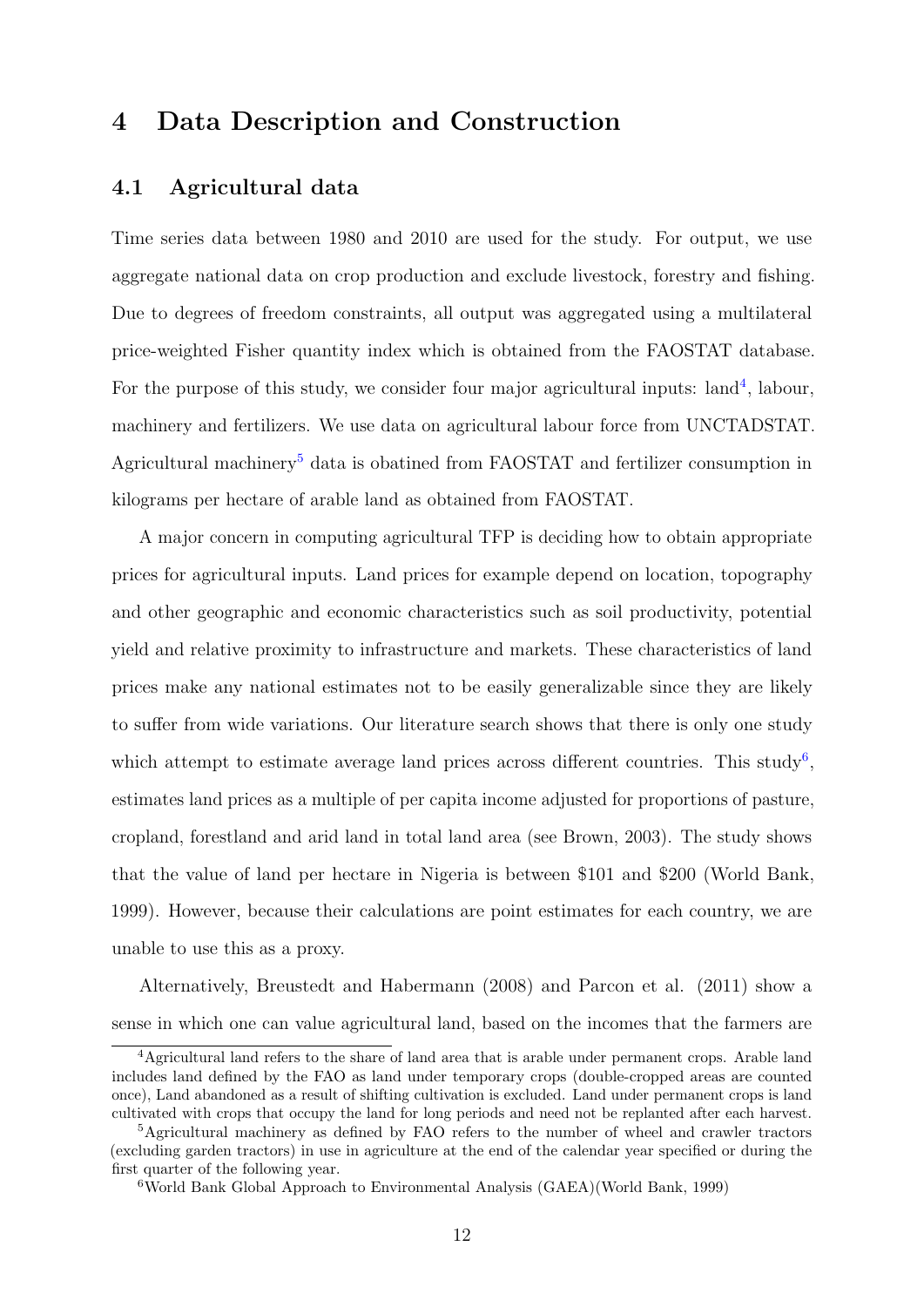expected to generate. They also show evidence that crop yield has a significant positive impact on the price of land<sup>7</sup>. On the basis of their result, we proxy the value of agricultural land using cereal yield per hectare obtained from FAOSTAT.<sup>8</sup>

We use the compensation of employees in the economy to proxy labour costs. Compensation of employees is the total remuneration in cash or in kind payable to an employee in return for work done. To obtain the fraction accruing to the agricultural sector, we find the proportion of crop production in GDP and use that to scale the compensation of employee series. The data series are obtained from the National Accounts of Nigeria published by the National Bureau of Statistics (NBS). For agricultural machinery, we use the importation value of the machinery (per \$1000) obtained from FAOSTAT. This is simply a way of valuing the agricultural machinery deployed in the economy by using comparable international prices. Data on fertilizer input prices as paid by farmers is directly available from the FAOSTAT database where we retrieve the series.

#### 4.2 Soil erosion estimates using USLE

Until very recently, there has been very little information collected within surveys and experiments to measure the extent of land erosion due to agriculture and other factors in Nigeria. Fortunately, there is now a recently completed project by the Federal Ministry of Agriculture and Natural Resources in Collaboration with SSC Satellibild<sup>9</sup> on the assessment of soil degradation in Nigeria (see FDALR, 2009). The limitation in applying the results from this study is that they provide only point estimates of soil erosion, and we require times series information to be able to incorporate environmental externalities.

To obtain times series estimates of soil erosion in Nigeria, we apply the Universal Soil Loss Equation (USLE). In-spite of some arguments about its reliability and appropriateness, it still remains the most accessible non Satellite based technique for measuring soil erosion (see Grimm, 2003). One major advantage of using the USLE equation is because it is

<sup>7</sup>The evidence also indicates that farm size, labour and capital endowments have no significant impact on the price of land, hence we do not consider these factors in an attempt to price land.

<sup>8</sup>Parcon et al. (2011) have shown that data on cereal yield provided rankings consistent with those of land prices from the World Bank's study.

<sup>9</sup>SSC Satellibild is a Swedish space corporation with a data Consulting unit.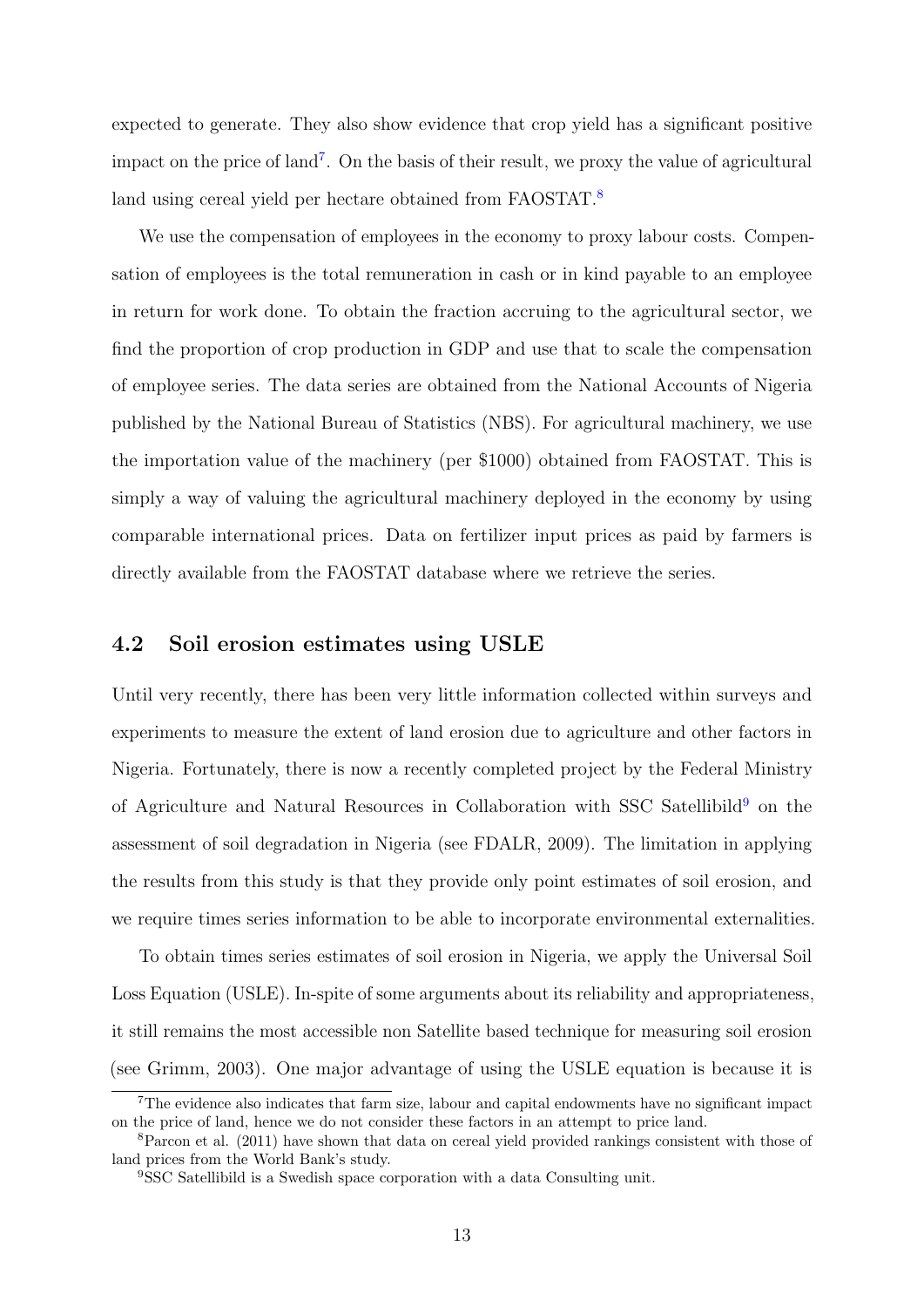easily tractable with the available soil and climate related data collected by the Nigeria Meteorological Agency (NiMet) and other agencies in West Africa during the past three decades. Whereas, the data requirements for more sophisticated soil loss prediction models such as the Soil Loss Estimation Model (SLEM) by Elwell and Stocking (1982) are simply not available at the moment. As for the applicability of the USLE model in Nigeria, we stand by the conclusions of Roose (1977) and Bishop and Allen (1989) who have separately found the USLE equation to be a reliable predictor of soil loss for the majority of cultivated lands in West Africa, typical of the gentle slops and iron-rich soils of Nigeria.

Using the Universal Soil Loss Equation (USLE), we can estimate annual soil erosion from agriculture by applying the following equation;

$$
\mathcal{E}_t = R_t \times K_t \times SL_t \times C_t \times P_t \tag{16}
$$

Where  $\mathcal E$  is the average annual soil erosion in tons per hectare,  $(R)$  is the erosivity of rainfall, (K) is the inherent susceptibility of the soil to erosion by water, (SL) represents a calibration for the slope and steepness of the soil, (C) represents the crop cover and management technique used and (P) is a correction factor for supplemental conservation and cultivation practices on the particular field. Here, we briefly explain how we obtain data for each of the five variables. Note that comprehensive statistics on soil, vegetation, rainfall and land use in Nigeria and West Africa is collected by the Ibadan station of the International Institute of Tropical Agriculture (IITA) based on observation and information from satellite images (specifically LANDSAT).

To obtain values for rainfall erosivity  $(R)$ , we simply follow the results obtained in Roose (1977) which finds that the ratio between climatic erosivity and annual precipitation is almost always about  $0.50 \pm 0.05$  in West Africa<sup>10</sup>. Hence, by simply multiplying the annual precipitation estimates in Nigeria reported by NiMet with the upper limit of 0.55, we obtain the values of rainfall erosivity which we plug into the USLE equation. For the soil erodibility index, we use the average estimate of soil erodibility for thirteen different

<sup>&</sup>lt;sup>10</sup>The study by Roose (1977) is based on a 5  $\%$  error and 28 rainfall recording stations in West Africa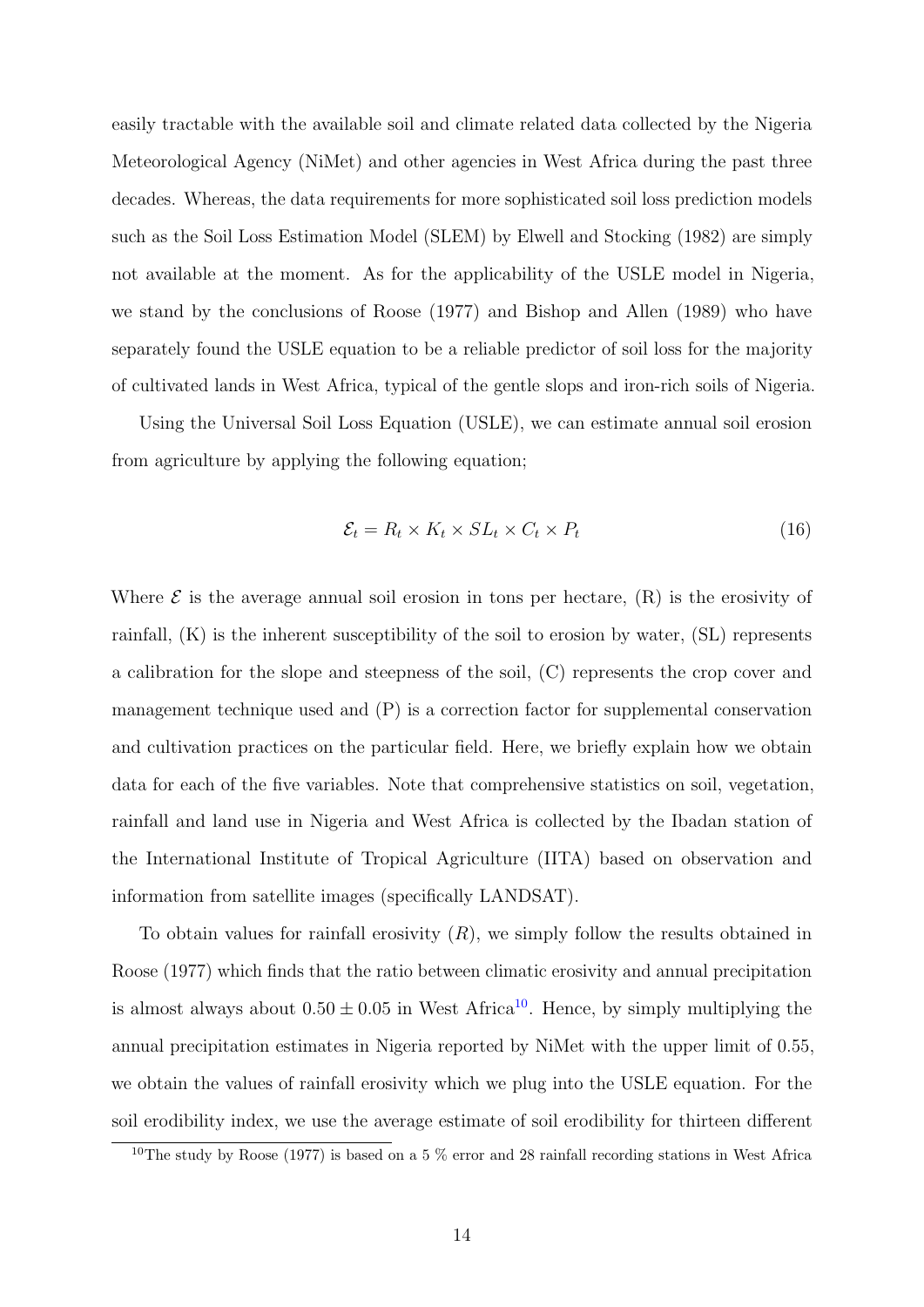soil types in Nigeria obtained by FDALR (2009). The average value of 0.507 was used in the USLE equation for each year. The slope parameter variable (SL) in the USLE model has two components, the angle (S) and the length (L) which are treated together. The slope factor is difficult to estimate without actual detailed field surveying which is not feasible for the present project, hence we follow the procedure that has been used in the literature by setting a uniform value of slope length all over the country (see examples of similar applications by FDALR, 2009:46 for Nigeria and Bishop and Allen, 1989:11 for Mali). This generalization is not likely to significantly affect the results of the model except in very extreme cases. Lal (1994) has shown that the slope-length variable is one of the least important for soil loss estimation. The standard slope length is therefore set at 50m as this is considered to be a normal size for a field on an average small-scale farm although it may exceed that for large-scale mechanized farms (FDALR, 2009). The idea is to relate the estimated slope length factor to a "standard" slope length and the sediment production resulting from this standard slope which is 22m (approximately 72.6 feet). Hence, we use  $(22/50=0.44)$  for the baseline USLE model.

Data for the crop cover and management technique are based on land use and vegetation mapping performed by the FORMECU Land Use and Vegetation Mapping Project (see FDALR, 2009:48). Here, we use the parameter estimate of 0.35 for rainfed arable land as a proxy for the C-factor. For the last factor in the USLE model, i.e. (P), conservation practices, we observe that cultivation and conservation practices are highly heterogeneous in Nigeria, from contour ploughing to mulching, terracing and a host of others. These practices may even vary between adjacent fields and it is impossible to distinguish such detail in an aggregated study such as this. Hence, we set the  $(P)$ -parameter to  $(1.0)$ , which corresponds to conventional ploughing executed perpendicular to the slope of the field manually (see Bishop and Allen 1989:13 and FDALR, 2009:49).

#### 4.3 Damage cost scenarios

To determine the damage costs associated with soil erosion and sedimentation for any country is a tedious exercise. Our literature search reveals that there are only about five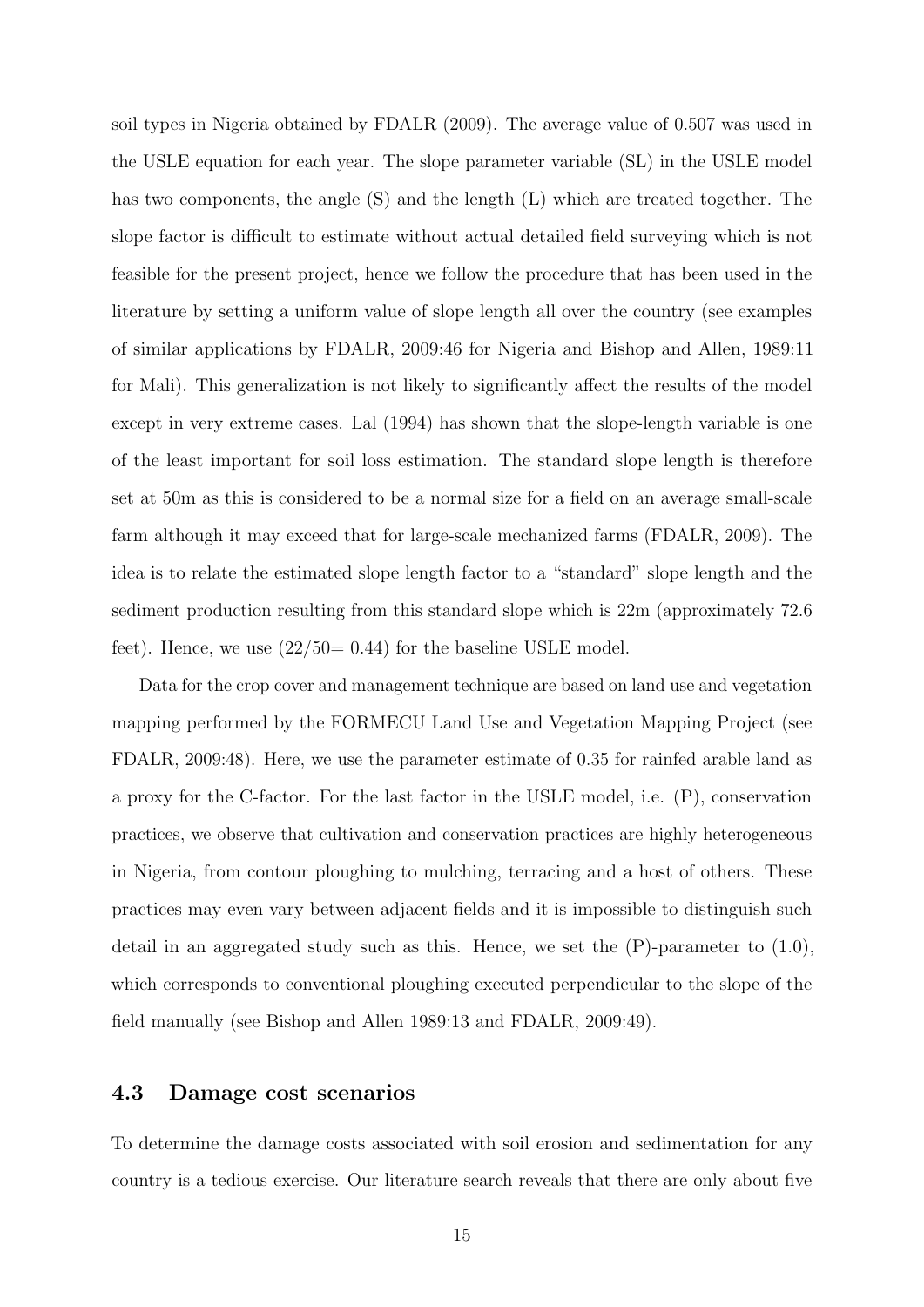(5) national comprehensive studies that seek to monetize the economic costs of soil erosion, and all of these studies are for the United States. These studies include: Clark et al., (1985); Hansen and Ribaudo (2008), Ribaudo (1986), Ribaudo (1989) and Pimentel et al.,  $(1995).$ <sup>11</sup> Other studies in the literature derive country specific damage cost estimates for soil erosion by some appropriate adaptation of the estimates that were obtained in these five studies. Some typical examples include. Nanere et al. (2007) for Australia, Cohen et al., (2006) for Kenya, Fox and Dickson (1988) for Canada and Alfsen et al. (1993) for Nicaragua.

In this study, we use a transformation of Ribaudo's (1989) estimates of damage costs arising from soil erosion using US data. We adapt Ribaudo's estimates for the following reasons. Their estimates are easily comparable when soil erosion is measured using the standard USLE framework (Nanere et al, 2007) and the estimates are known to be the most comprehensive, capturing over 12 dimensions of damage. Also, Ribaudo's estimates of the damage cost of soil erosion where derived from three different scenarios depending on the agricultural production techniques used in the regions among other factors. The low scenario estimates correspond to the use of production techniques that are relatively less capital intensive, which is comparable to the prevailing production technique in a developing country like Nigeria. Whereas, the high-scenario and best-scenario estimates are for higher and optimal production techniques respectively.

Ribaudo's study obtained three different point estimates of damage cost of soil erosion per ton, in terms of GDP. The high damage scenario estimate is (\$3.57/ton), low-damage scenario is (\$1.03/ton) and the best-damage scenario is (\$1.78/ton) for 1988. For our study, we adapt these estimates to the Nigerian case by assuming that the relationship between soil erosion damage costs in the US and Nigeria is monotonically related to the relative sizes of these economies in terms of GDP. In other words, the damage cost of soil erosion in Nigeria is proportionally related to the size of the Nigeria economy in relation to the US economy. Therefore, by comparing GDPs for the two economies in

 $11$ You may refer to GLC (2008:25). "The Economics of Soil Erosion and Sedimentation in the Great lake Basin" at http://projects.glc.org/tributary/pubs/documents/Economics\_of\_Soil\_ Erosion\_Final.pdf for a thorough review of this literature.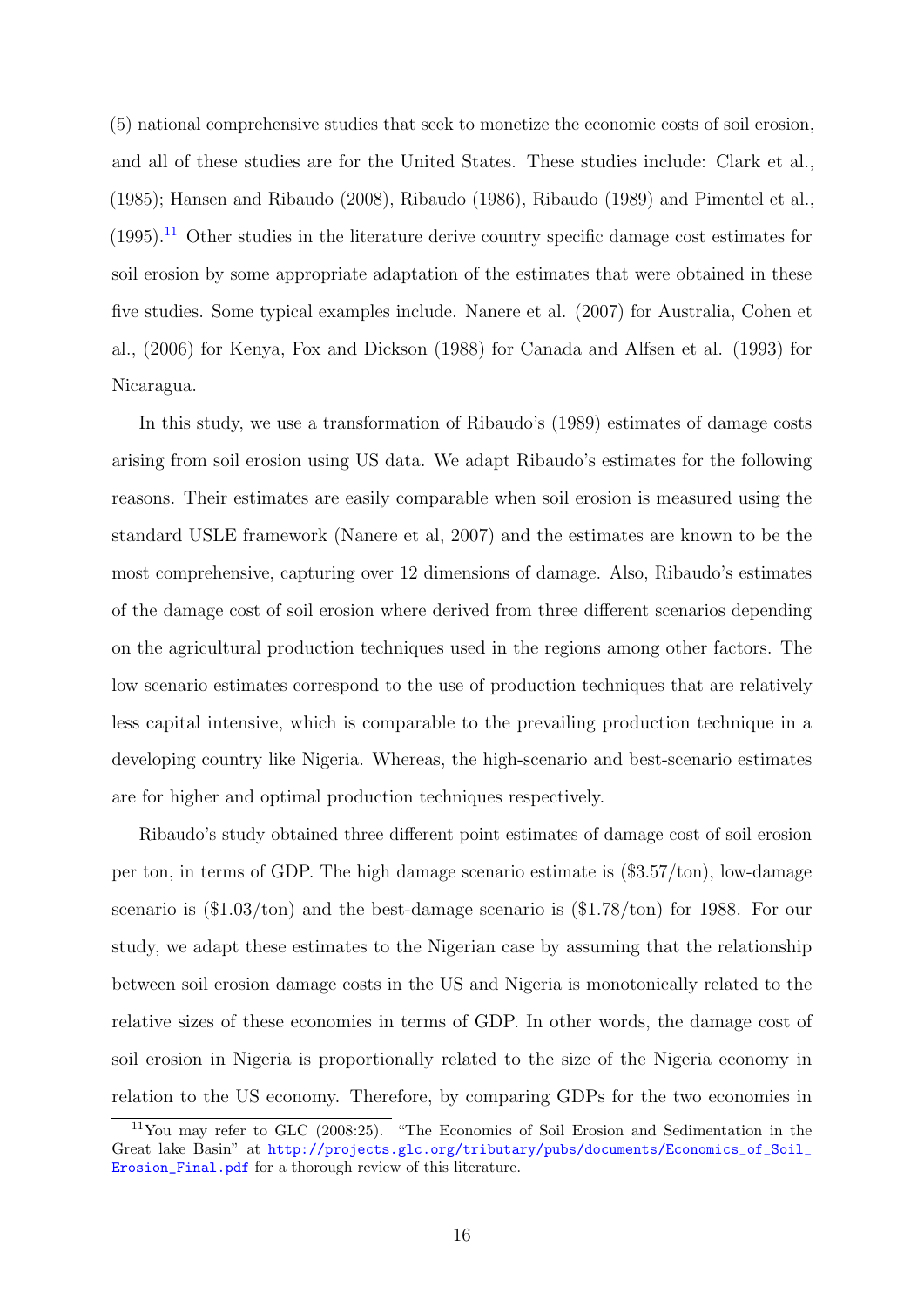1988, we found that the US economy was approximately 19 times bigger than the Nigerian economy<sup>12</sup>. By simply pre-multiplying Ribaudo's estimates of the cost of agriculture related erosion per ton in terms of lost GDP with 0.05, we obtain an approximation of soil erosion damage cost for Nigeria under three similar scenarios; (1) Low damage cost scenario \$0.051/ton, (2) Optimal damage cost scenario \$0.089/ton and (3) High-damage cost scenario \$0.178/ton. These damage cost estimates are then converted to their local currency equivalents.

Further, because of the non precise nature of the behaviour and evolution of damage costs over time, we construct time series for this variable making two different assumptions. First we assume that damage costs per ton has remained static. This will imply that the real cost of soil erosion damages has decreased steadily over time. Second, we make a more realistic assumption that damage costs per ton has grown in proportion to GDP, this possibility can be defended by arguing that because of the cumulative effect of soil erosion, damage costs are increasing because each additional unit of soil erosion causes a greater feedback impact. Alternatively, it has been argued in the literature that the income elasticity with respect to individual's valuation of environmental 'goods' are generally considered to be greater than zero, hence increasing damage costs (see Nanere et al., 2007 and Schlapfer, 2006, for a discussion of the literature).

## 5 Results

In this section, we present and discuss a selection of the results we obtained in computing conventional and environmentally adjusted TFP estimates for Nigerian agriculture. We also consider the sensitivity of our results to the different assumptions we make about the static and dynamic trajectory of soil erosion damage costs to the economy. These sensitivity analysis are intended to help generate important policy implications in relation to farm practices, natural resource management and the use of production techniques in the agricultural sector in Nigeria and maybe generalizable to West Africa.

<sup>&</sup>lt;sup>12</sup>Specifically, 53,101/2831=18.75, or we may say that the Nigerian economy was 0.0533 of the US economy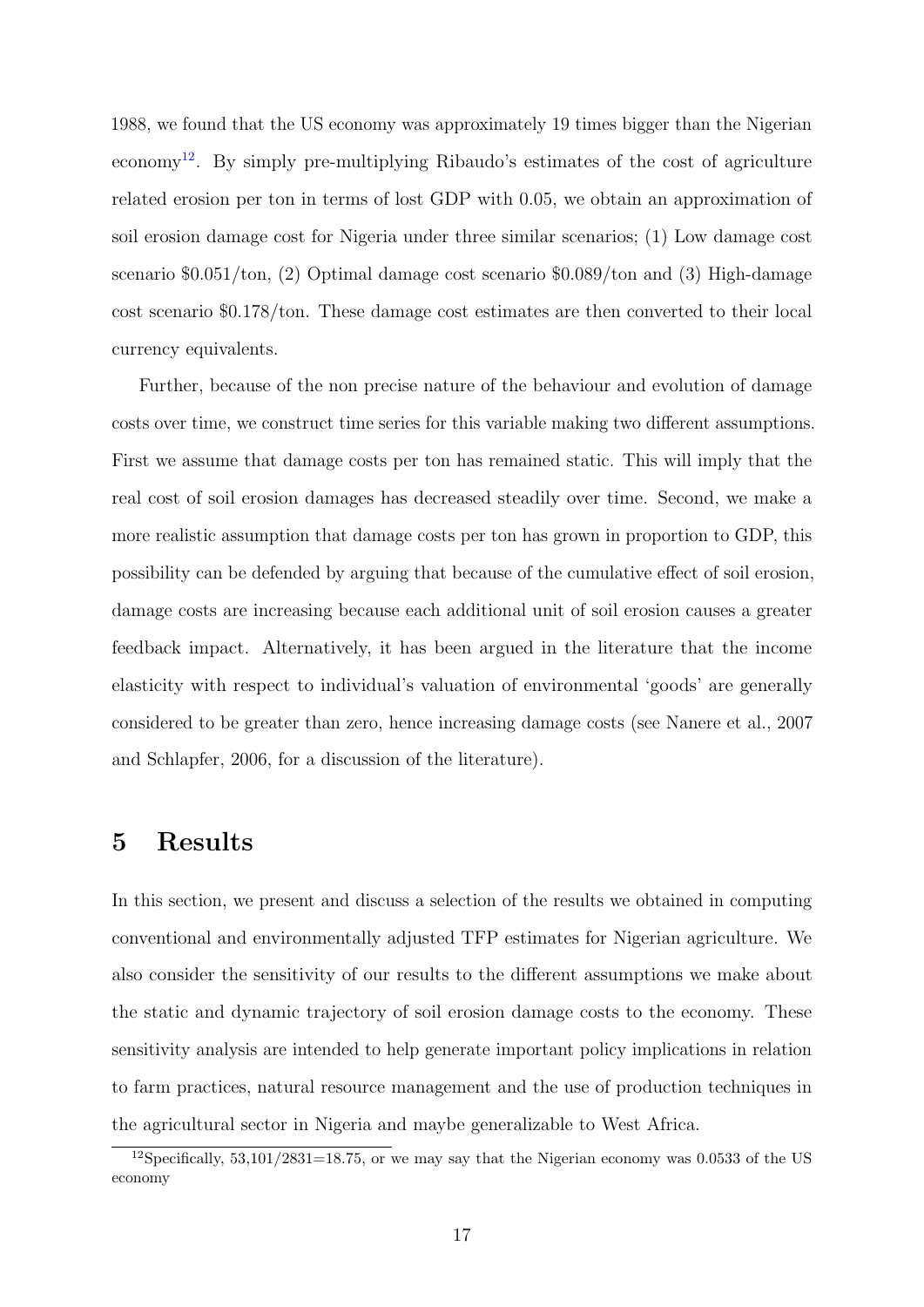#### 5.1 Unadjusted TFP

In Figure 1 and Table 1, we show the trend in conventionally computed input, output and TFP indices for Nigeria agriculture. Notice that the information in Table 1 begins with values from 1988, this is done in other to make the values comparable with the values we obtain after adjusting for environmental externalities. These indices are conventional because there is no adjustment for environmental externalities. The computation was done using TFPIP version 1, a DOS programme developed by Tim Coelli<sup>13</sup>. The indices are Törnqvist indices which applies a logarithmic transformation as described earlier and they are transitive relative to the first observation. In other words, we set the index to 1 in the first period. Results for the Fisher index are very similar to the Törnqvist indices and so they are not reported here.

A cursory look at the figure shows that but for the sharp fall in the output index during the early 80's the output index has increased steadily but slowly since the mid 1980's. The input index has been relatively more volatile, improving in the 80's, generally declining in the 90's and picking up sharply in the 2000's. Apart from significant improvements in early 1980's TFP growth has generally been low and falling during the period of study. The conclusion that is derivable from the pattern we observe is that the modest output growth in Nigerian agriculture can be attributed to the marginal growth in the input factor that has been experienced over the years through improvements arising from cost savings in input use rather than TFP growth.

To get a better understanding of the patterns we observe between the output, input and TFP indices in Figure 1, we formalize the analysis by decomposing the growth in the output index into that due to growth in the input use versus that due to growth in total factor productivity. However, unlike other studies that use averages to examine relative contribution (see for examples Fuglie, 2010; 2011), we use regression estimates to examine relative contributions including the overall and sub-sample trend growth rates for the three indices. This is to enable us check for statistical significance of the growth rates and the

<sup>&</sup>lt;sup>13</sup>For full details and instruction manual, see Tim Coelli, Centre for Efficiency and Productivity Analysis, School of Economics, University of Queensland Brisbane, QLD 4072, Australia. http://www. uq.edu.au/economics/cepa/software.php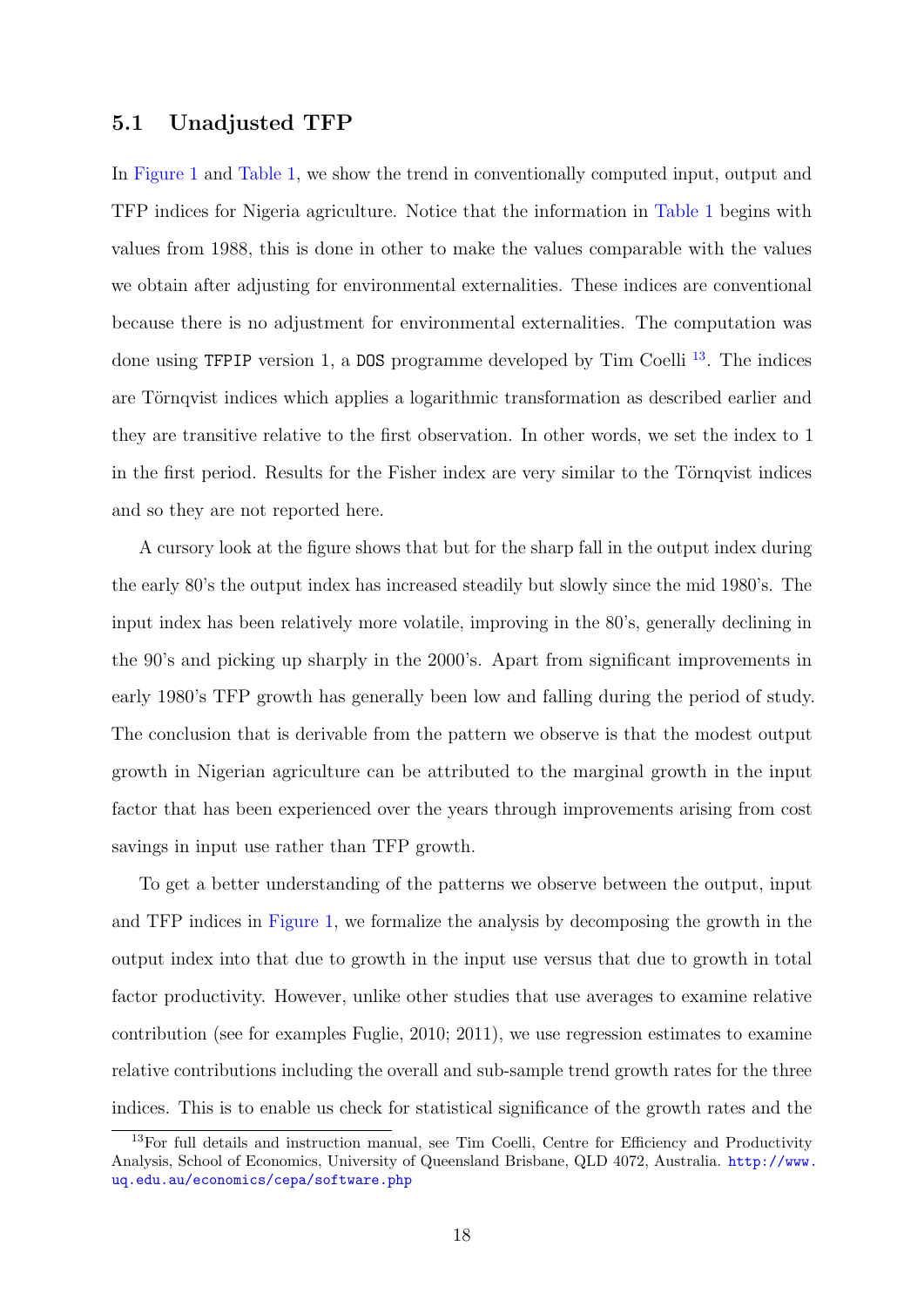



relative contribution of TFP and input to the output factor. The results from a regression of the three indices on a linear time trend for the whole period and for three different period subsamples are presented in Table 2. In the overall sample (1980-2010), we observe that the growth rate of TFP decreased by 0.001%, resulting from an estimated growth rate of 0.001% in the output index and 0.002% in the input index. This further validates our assertion that most of the growth in the output index experienced over the entire sample period can mostly be attributed to improvements in input use. By looking at the 10 year interdecadal growth rates, we are able to separate and better understand the current trend in the variables. In the most recent decade of the series (2001-2010), output growth is about 0.004%, resulting from a 0.003% growth in TFP and 0.001% growth in input. This result when decomposed shows that in the last decade, TFP contributed about 75% to overall growth in output which can be considered a closer depiction of the current state of progress in the Nigerian agricultural sector. In sum, the statistical evidence indicates that there has been rising output in Nigerian agriculture particularly in recent years per unit of; machinery, land, labour and fertilizers. In the next subsection we consider weather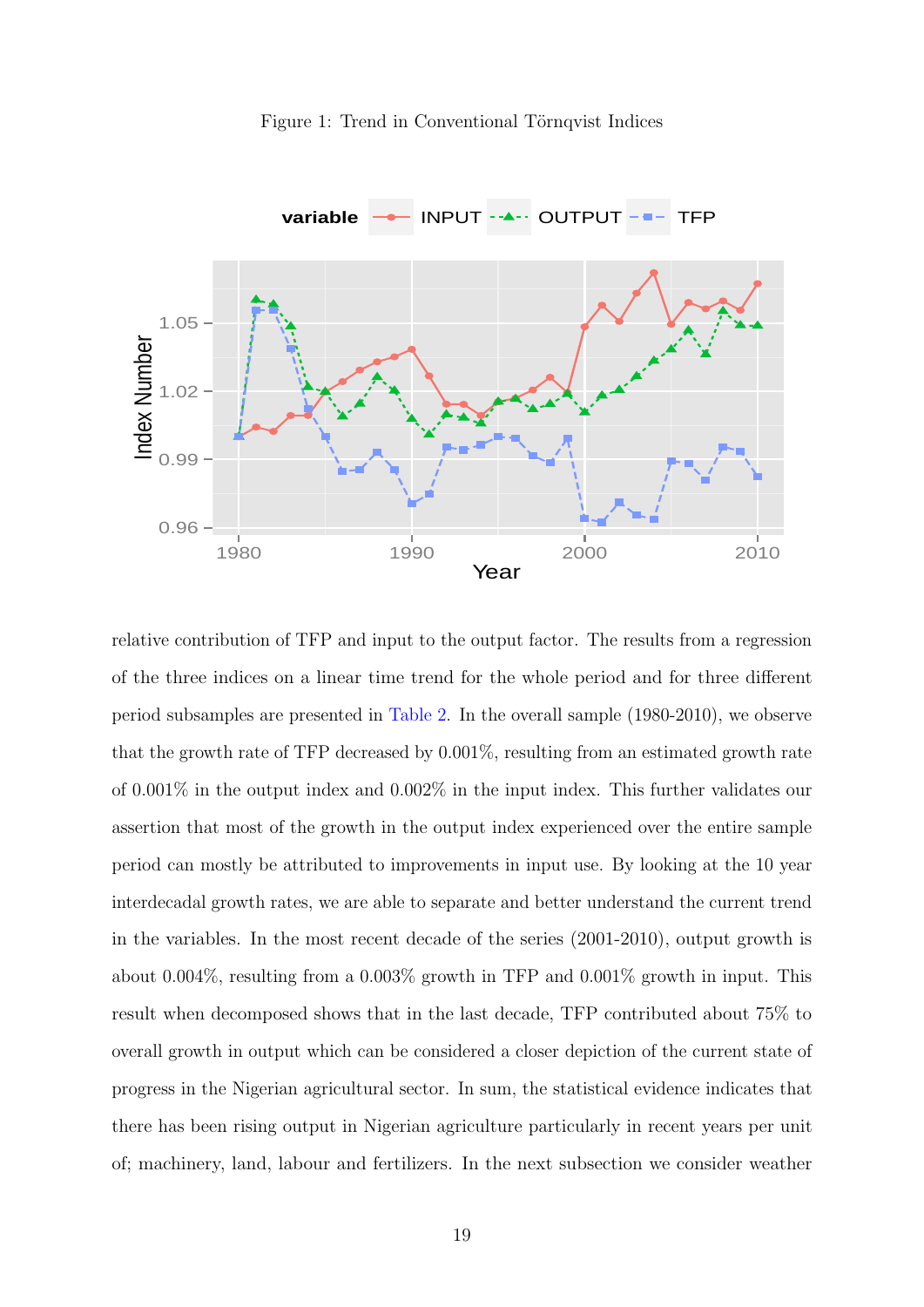| Year    | Input        | Output       | <b>TFP</b>   |
|---------|--------------|--------------|--------------|
| 1988    | $\mathbf{1}$ | $\mathbf{1}$ | $\mathbf{1}$ |
| 1989    | 1.0044       | 1.0602       | 1.0556       |
| 1990    | 1.0025       | 1.0582       | 1.0556       |
| 1991    | 1.0094       | 1.0485       | 1.0388       |
| 1992    | 1.0092       | 1.0218       | 1.0125       |
| 1993    | 1.0197       | 1.0198       | $\mathbf{1}$ |
| 1994    | 1.0245       | 1.0089       | 0.9848       |
| 1995    | 1.0295       | 1.0145       | 0.9855       |
| 1996    | 1.0331       | 1.0262       | 0.9934       |
| 1997    | 1.0352       | 1.0203       | 0.9856       |
| 1998    | 1.0385       | 1.0078       | 0.9705       |
| 1999    | 1.0267       | 1.0009       | 0.9749       |
| 2000    | 1.014        | 1.0098       | 0.9958       |
| 2001    | 1.0138       | 1.0084       | 0.9947       |
| 2002    | 1.0087       | 1.0058       | 0.9972       |
| 2003    | 1.0147       | 1.0154       | 1.0007       |
| 2004    | 1.0163       | 1.0166       | 1.0002       |
| 2005    | 1.02         | 1.0121       | 0.9923       |
| 2006    | 1.0255       | 1.0144       | 0.9891       |
| 2007    | 1.0187       | 1.0188       | $\mathbf{1}$ |
| 2008    | 1.0481       | 1.0107       | 0.9644       |
| 2009    | 1.0577       | 1.0181       | 0.9626       |
| 2010    | 1.0505       | 1.0206       | 0.9715       |
| Average | 1.022        | 1.019        | 0.996        |

Table 1: Unadjusted Törnqvist Indices for Nigeria Agriculture

These indices are transitive and relative to the first observation.

this conclusion is still valid when we incorporate environmental externalities in the form of soil erosion.

#### 5.2 Environmentally adjusted TFP

In this section, the results for agricultural TFP when an adjustment is made for environmental externalities in the form of soil erosion is presented and compared with the results in the case where there is no adjustment for environmental externalities. Figure 2 and Figure 3 is a graphical presentation of TFP growth trends in Nigeria agriculture without and with environmental adjustment respectively. In Figure 2 and Table 1, the trend in unadjusted Törnvist indices with 1988 as the base year is presented. By using 1988 as the base year, it is possible to facilitate a direct comparison with the environmentally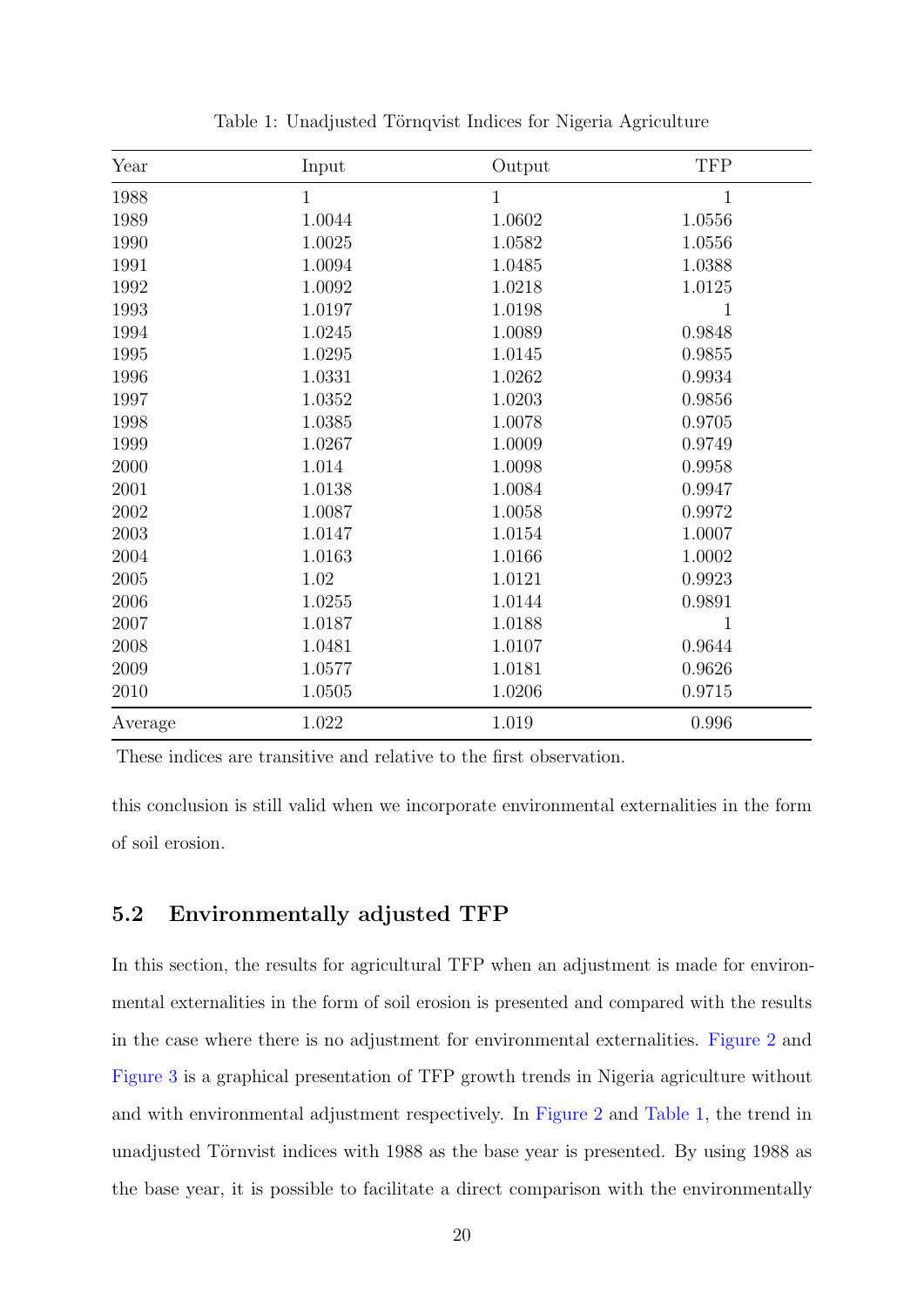| Sample    | Trend growth<br>in output | Trend growth<br>in input | Trend growth<br>in TFP | Contribution of<br>TFP to output<br>$growth/fall(\%)$ |
|-----------|---------------------------|--------------------------|------------------------|-------------------------------------------------------|
| 1980-1990 | $-0.003$<br>(0.002)       | $0.004***$<br>(0.000)    | $-0.007***$<br>(0.002) | $-100$                                                |
| 1991-2000 | $0.001**$<br>(0.000)      | 0.002<br>(0.001)         | $-0.001$<br>(0.001)    | $\theta$                                              |
| 2001-2010 | $0.004***$<br>(0.001)     | 0.001<br>(0.001)         | $0.003***$<br>(0.001)  | 75                                                    |
| 1980-2010 | $0.001***$<br>(0.000)     | $0.002***$<br>(0.000)    | $-0.001***$<br>(0.000) |                                                       |

Table 2: Trend growth and contribution of input and TFP to output growth

Asterisks indicates the following significance levels; \*\*\* for  $1\%$ , \*\* for  $5\%$ , and \* for  $1\%$ . The corresponding standard errors are given in brackets.

adjusted indices since the damage cost estimates we use begins at 1988. When comparing the results from the conventional estimation of the indices with the results after adjusting for non-marketed outputs in form of soil erosion, under the low and static scenarios of soil erosion damage costs, shown in Figure 3 and Table 5, we observe remarkable differences particularly in the first decade.



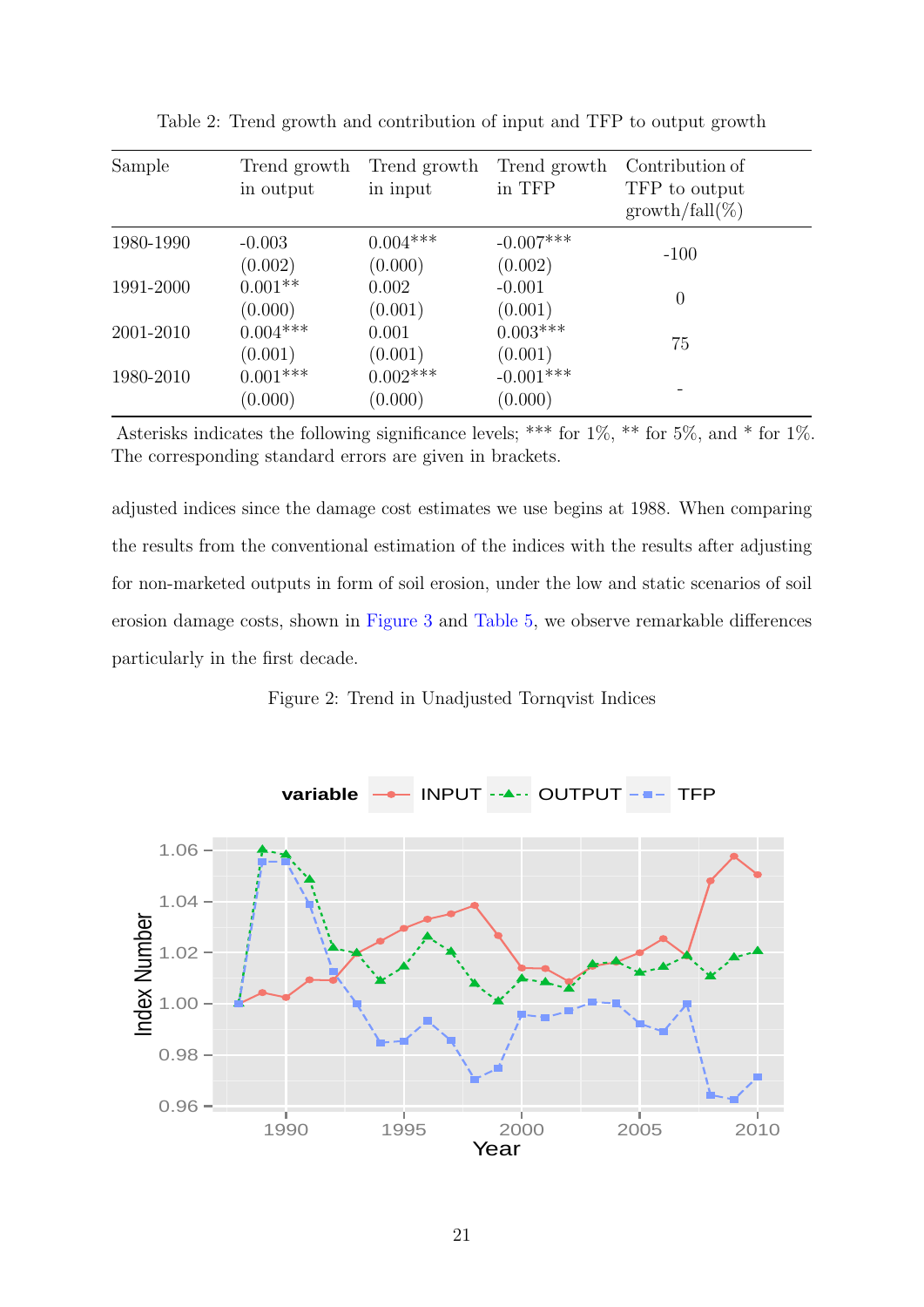

Figure 3: Trend in Environmentally Adjusted Tornqvist Indices (static damage cost)

Figure 4: Trend in Environmentally Adjusted Tornqvist Indices (dynamic damage cost)



Specifically, using conventional measures, i.e., accounting for only marketed inputs and outputs TFP is generally rising between 1988 and 1992. Whereas, during the same period,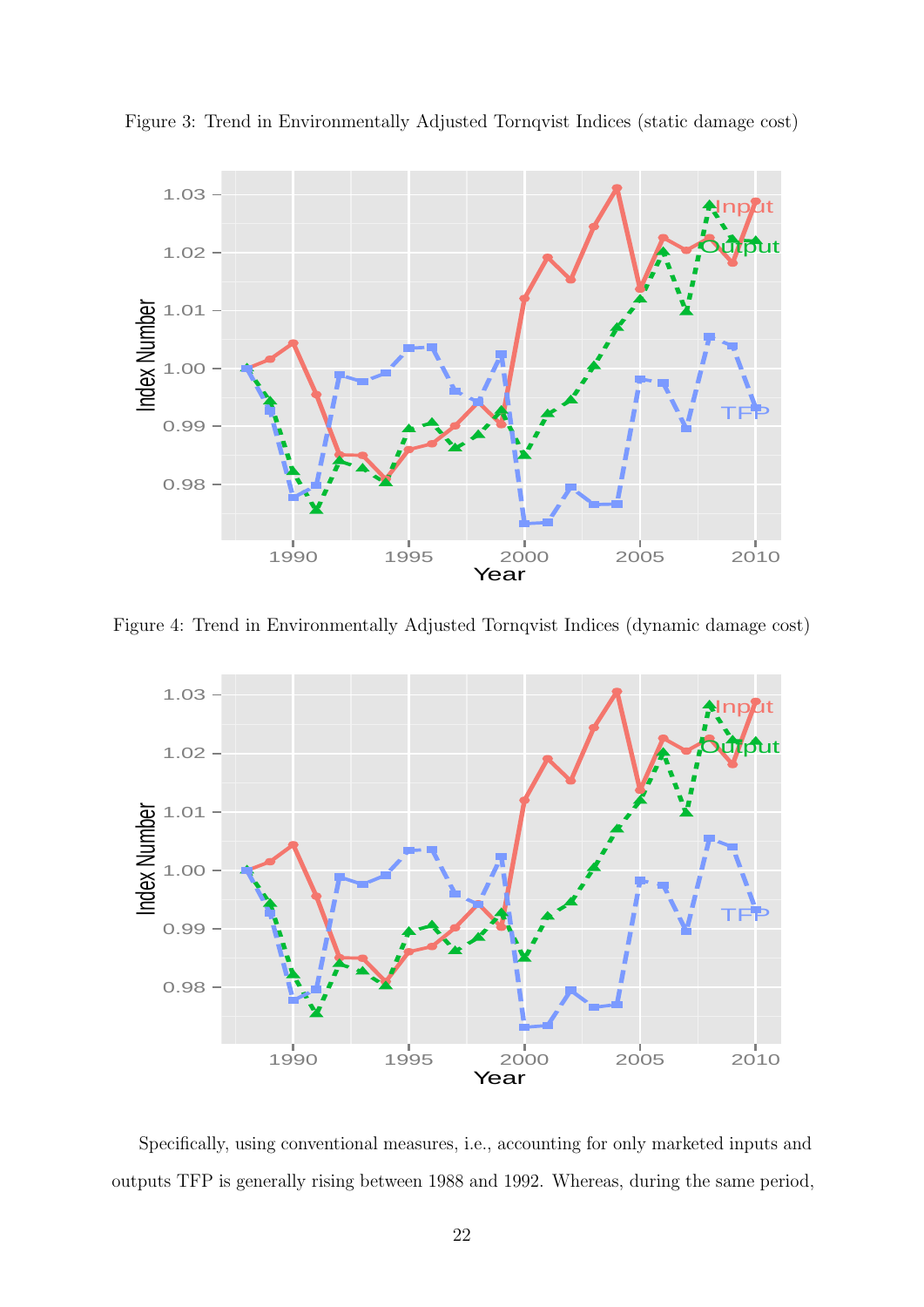| Sample    | Trend growth<br>in output | Trend growth<br>in input | Trend growth<br>in TFP | Contribution of<br>TFP to output<br>$growth/fall(\%)$ |
|-----------|---------------------------|--------------------------|------------------------|-------------------------------------------------------|
| 1991-2000 | $0.001**$<br>(0.000)      | $0.002*$<br>(0.000)      | $-0.001$<br>(0.001)    |                                                       |
| 2001-2010 | $0.004***$<br>(0.001)     | 0.001<br>(0.001)         | $0.003***$<br>(0.001)  | 75                                                    |
| 1988-2010 | $0.002***$<br>(0.000)     | $0.002***$<br>(0.000)    | $-0.000$<br>(0.000)    |                                                       |

Table 3: Environmentally adjusted trend growth and contribution of TFP and input to output growth using static erosion damage cost

Asterisks indicates the following significance levels; \*\*\* for  $1\%$ , \*\* for  $5\%$ , and \* for  $1\%$ . The corresponding standard errors are given in brackets.

Table 4: Environmentally adjusted trend growth and contribution of TFP and input to output growth using dynamic erosion damage cost

| Sample    | Trend growth<br>in output | Trend growth<br>in input | Trend growth<br>in TFP | Contribution of<br>TFP to output<br>$growth/fall(\%)$ |
|-----------|---------------------------|--------------------------|------------------------|-------------------------------------------------------|
| 1991-2000 | $0.001**$<br>(0.000)      | 0.002<br>(0.001)         | $-0.001$<br>(0.001)    |                                                       |
| 2001-2010 | $0.004***$<br>(0.001)     | 0.001<br>(0.001)         | $0.003***$<br>(0.001)  | 75                                                    |
| 1988-2010 | $0.002***$<br>(0.000)     | $0.002***$<br>(0.000)    | $-0.000$<br>(0.000)    |                                                       |

Asterisks indicates the following significance levels; \*\*\* for  $1\%$ , \*\* for  $5\%$ , and \* for  $1\%$ . The corresponding standard errors are given in brackets.

when we account for non-marketed outputs in the form of soil erosion, TFP is falling. The pattern is however reversed in the mid 1990s and early 2000s, while conventional TFP is falling, environmentally adjusted TFP is rising in that period. On average, during the entire study period (1988-2010), TFP measurement for Nigerian agriculture using conventional inputs and outputs is higher than the estimated levels when we account for environmental externalities assuming low and static damage costs. The relationship is also similar when we assume low and dynamic damage costs scenarios, i.e., damage costs that grow in proportion to the growth rate of the economy (see the averages at the bottom of Table 1, Table 5 and Table 6). These results suggest that by calculating total factor productivity without incorporating environmental externalities, farmers and policy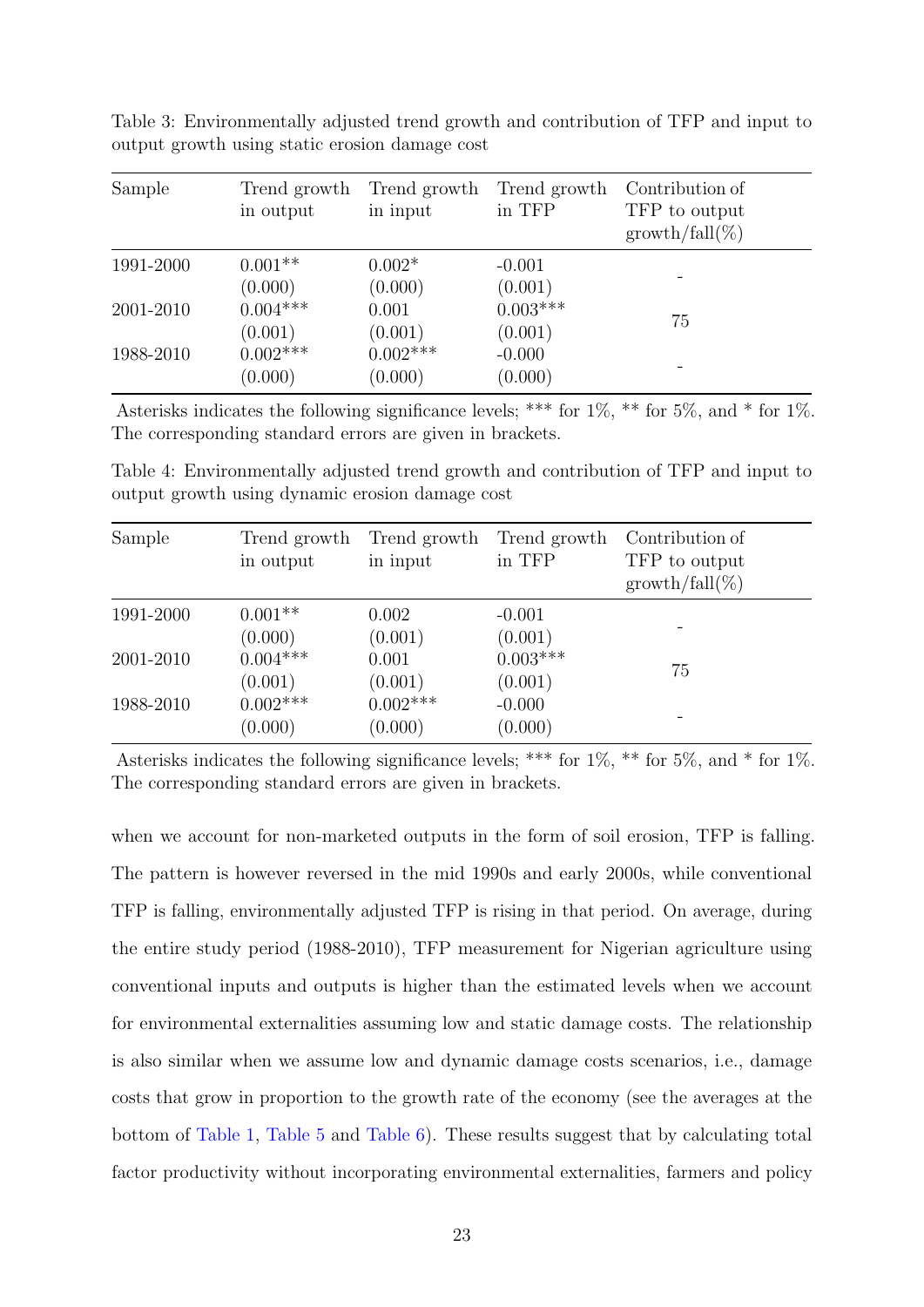| Low damage cost |        |        | Optimal damage cost |        |        | High damage cost |        |              |            |
|-----------------|--------|--------|---------------------|--------|--------|------------------|--------|--------------|------------|
| Year            | Input  | Output | <b>TFP</b>          | Input  | Output | <b>TFP</b>       | Input  | Output       | <b>TFP</b> |
| 1988            | 1      | 1      | 1                   | 1      | 1      | 1                | 1      | $\mathbf{1}$ |            |
| 1989            | 1.0016 | 0.9943 | 0.9927              | 1.0014 | 0.9943 | 0.9929           | 1.0011 | 0.9943       | 0.9932     |
| 1990            | 1.0044 | 0.9821 | 0.9777              | 1.0043 | 0.9821 | 0.9778           | 1.0041 | 0.9821       | 0.978      |
| 1991            | 0.9955 | 0.9754 | 0.9798              | 0.9959 | 0.9754 | 0.9794           | 0.9965 | 0.9754       | 0.9788     |
| 1992            | 0.9851 | 0.984  | 0.9989              | 0.9853 | 0.984  | 0.9987           | 0.9858 | 0.984        | 0.9982     |
| 1993            | 0.985  | 0.9827 | 0.9977              | 0.9853 | 0.9827 | 0.9973           | 0.986  | 0.9827       | 0.9966     |
| 1994            | 0.9809 | 0.9802 | 0.9992              | 0.9815 | 0.9802 | 0.9986           | 0.9826 | 0.9802       | 0.9975     |
| 1995            | 0.986  | 0.9895 | 1.0035              | 0.9867 | 0.9895 | 1.0028           | 0.988  | 0.9895       | 1.0015     |
| 1996            | 0.987  | 0.9906 | 1.0037              | 0.9875 | 0.9906 | 1.0031           | 0.9886 | 0.9906       | 1.002      |
| 1997            | 0.9901 | 0.9862 | 0.9961              | 0.9908 | 0.9862 | 0.9954           | 0.9922 | 0.9862       | 0.994      |
| 1998            | 0.9942 | 0.9885 | 0.9942              | 0.9945 | 0.9885 | 0.994            | 0.9949 | 0.9885       | 0.9936     |
| 1999            | 0.9903 | 0.9927 | 1.0025              | 0.9916 | 0.9927 | 1.0011           | 0.9942 | 0.9927       | 0.9985     |
| 2000            | 1.0121 | 0.9849 | 0.9732              | 1.0115 | 0.9849 | 0.9737           | 1.0104 | 0.9849       | 0.9747     |
| 2001            | 1.0192 | 0.9921 | 0.9734              | 1.0181 | 0.9921 | 0.9745           | 1.0158 | 0.9921       | 0.9767     |
| 2002            | 1.0153 | 0.9945 | 0.9795              | 1.0154 | 0.9945 | 0.9794           | 1.0156 | 0.9945       | 0.9793     |
| 2003            | 1.0245 | 1.0004 | 0.9765              | 1.0236 | 1.0004 | 0.9773           | 1.022  | 1.0004       | 0.9788     |
| 2004            | 1.0312 | 1.007  | 0.9766              | 1.0296 | 1.007  | 0.978            | 1.0267 | 1.007        | 0.9808     |
| 2005            | 1.0137 | 1.0119 | 0.9982              | 1.0133 | 1.0119 | 0.9986           | 1.0126 | 1.0119       | 0.9993     |
| 2006            | 1.0226 | 1.0201 | 0.9975              | 1.0225 | 1.0201 | 0.9976           | 1.0222 | 1.0201       | 0.9979     |
| 2007            | 1.0204 | 1.0097 | 0.9896              | 1.0204 | 1.0097 | 0.9895           | 1.0205 | 1.0097       | 0.9895     |
| 2008            | 1.0226 | 1.0282 | 1.0055              | 1.0222 | 1.0282 | 1.0059           | 1.0214 | 1.0282       | 1.0067     |
| 2009            | 1.0182 | 1.0222 | 1.0039              | 1.0175 | 1.0222 | 1.0046           | 1.0162 | 1.0222       | 1.0059     |
| 2010            | 1.0289 | 1.022  | 0.9932              | 1.0284 | 1.022  | 0.9938           | 1.0274 | 1.022        | 0.9948     |
| Average         | 1.0056 | 0.9973 | 0.9918              | 1.0055 | 0.9973 | 0.9919           | 1.0054 | 0.9973       | 0.992      |

Table 5: Environmentally adjusted Törnqvist indices with static damage costs

These indices are transitive and hence, they are relative to the first observation. The three different sets of indices corresponds to the case where we assume that the damage costs of soil erosion is static with three different scenarios. Low cost, optimal cost and high cost estimates.

makers have generally viewed the Nigerian agricultural sector to be more productive than it really is. This conclusion is valid when the entire sample period is considered. However, when we examine the results decade by decade, the conclusion does not hold in every decade.

Another striking difference we notice between the conventional and environmentally adjusted TFP is that the differences in the trend of the indices are only significantly pronounced during the initial years of the measurement, as time progresses, the differences become modest and dampened. Although this result seems to be puzzling, the literature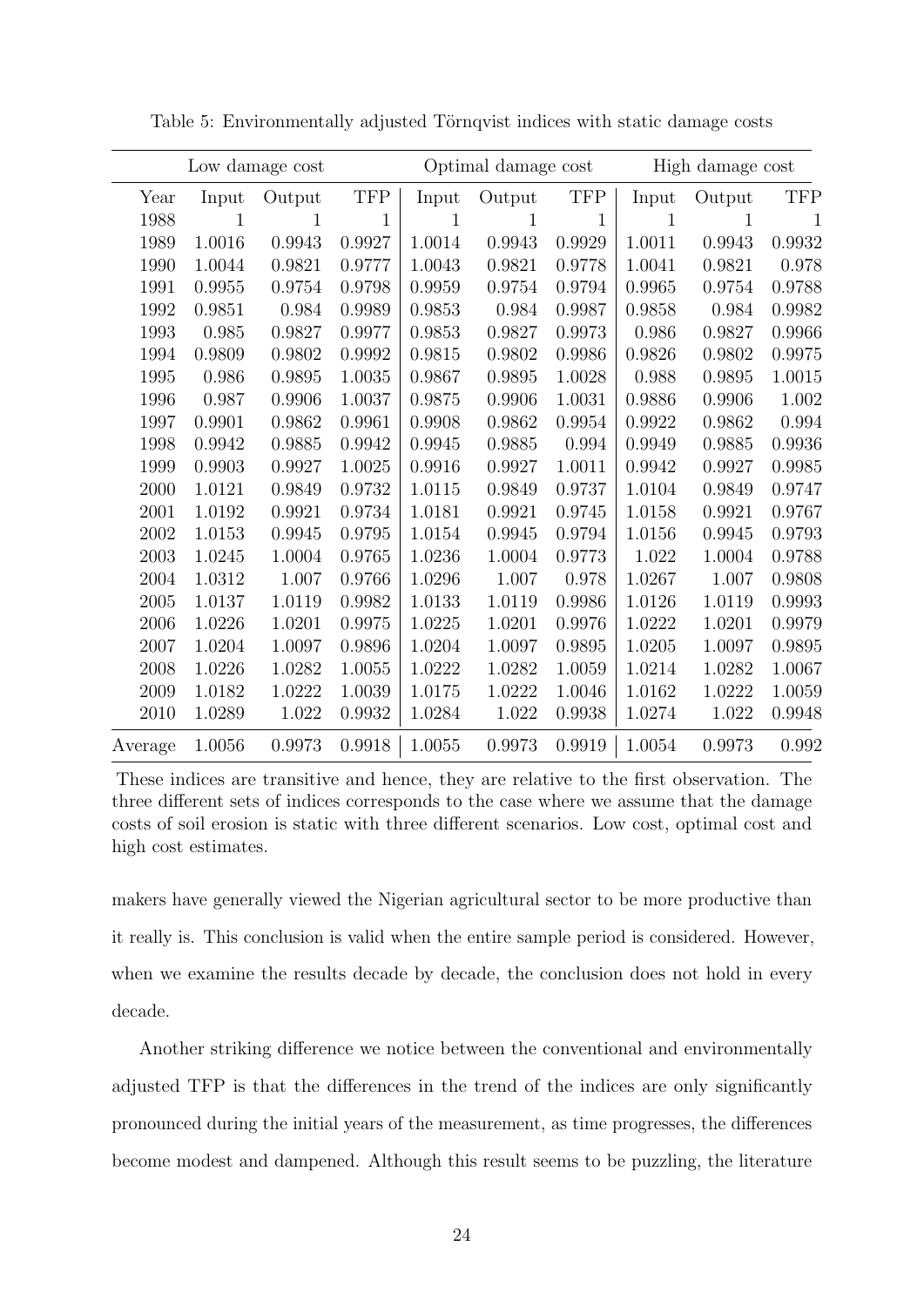|         | Dynamic low price |        |            | Dynamic optimal price |        |            | Dynamic high price |              |            |
|---------|-------------------|--------|------------|-----------------------|--------|------------|--------------------|--------------|------------|
| Year    | Input             | Output | <b>TFP</b> | Input                 | Output | <b>TFP</b> | Input              | Output       | <b>TFP</b> |
| 1988    | 1                 | 1      | 1          | 1                     | 1      | 1          | $\mathbf{1}$       | $\mathbf{1}$ |            |
| 1989    | 1.0015            | 0.9943 | 0.9927     | 1.0014                | 0.9943 | 0.9929     | 1.001              | 0.9943       | 0.9933     |
| 1990    | 1.0044            | 0.9821 | 0.9778     | 1.0043                | 0.9821 | 0.9779     | 1.0041             | 0.9821       | 0.9781     |
| 1991    | 0.9956            | 0.9754 | 0.9797     | 0.9959                | 0.9754 | 0.9794     | $0.9966\,$         | 0.9754       | 0.9787     |
| 1992    | 0.9851            | 0.984  | 0.9989     | 0.9853                | 0.984  | 0.9986     | 0.9858             | 0.984        | 0.9982     |
| 1993    | 0.985             | 0.9827 | 0.9976     | 0.9854                | 0.9827 | 0.9973     | 0.9861             | 0.9827       | 0.9966     |
| 1994    | 0.981             | 0.9802 | 0.9992     | 0.9816                | 0.9802 | 0.9986     | 0.9827             | 0.9802       | 0.9974     |
| 1995    | 0.9861            | 0.9895 | 1.0034     | 0.9868                | 0.9895 | 1.0027     | 0.9881             | 0.9895       | 1.0014     |
| 1996    | 0.987             | 0.9906 | 1.0036     | 0.9876                | 0.9906 | 1.003      | 0.9888             | 0.9906       | 1.0019     |
| 1997    | 0.9902            | 0.9862 | 0.996      | 0.9909                | 0.9862 | 0.9953     | 0.9923             | 0.9862       | 0.9939     |
| 1998    | 0.9943            | 0.9885 | 0.9942     | 0.9945                | 0.9885 | 0.9939     | 0.9949             | 0.9885       | 0.9935     |
| 1999    | 0.9903            | 0.9927 | 1.0024     | 0.9917                | 0.9927 | 1.001      | 0.9944             | 0.9927       | 0.9984     |
| 2000    | 1.012             | 0.9849 | 0.9732     | 1.0114                | 0.9849 | 0.9738     | 1.0103             | 0.9849       | 0.9748     |
| 2001    | 1.0191            | 0.9921 | 0.9735     | 1.0179                | 0.9921 | 0.9746     | 1.0156             | 0.9921       | 0.9769     |
| 2002    | 1.0153            | 0.9945 | 0.9795     | 1.0154                | 0.9945 | 0.9794     | 1.0156             | 0.9945       | 0.9793     |
| 2003    | 1.0244            | 1.0004 | 0.9766     | 1.0234                | 1.0004 | 0.9775     | 1.0217             | 1.0004       | 0.9791     |
| 2004    | 1.0306            | 1.007  | 0.9771     | 1.0288                | 1.007  | 0.9788     | 1.0256             | 1.007        | 0.9819     |
| 2005    | 1.0137            | 1.0119 | 0.9983     | 1.0133                | 1.0119 | 0.9987     | 1.0125             | 1.0119       | 0.9994     |
| 2006    | 1.0226            | 1.0201 | 0.9975     | 1.0224                | 1.0201 | 0.9977     | 1.0222             | 1.0201       | 0.9979     |
| 2007    | 1.0204            | 1.0097 | 0.9896     | 1.0204                | 1.0097 | 0.9895     | 1.0205             | 1.0097       | 0.9895     |
| 2008    | 1.0226            | 1.0282 | 1.0055     | 1.0221                | 1.0282 | 1.006      | 1.0213             | 1.0282       | 1.0068     |
| 2009    | 1.0181            | 1.0222 | 1.004      | 1.0174                | 1.0222 | 1.0047     | 1.0161             | 1.0222       | 1.006      |
| 2010    | 1.0289            | 1.022  | 0.9933     | 1.0283                | 1.022  | 0.9939     | 1.0272             | 1.022        | 0.9949     |
| Average | 1.005             | 0.997  | 0.991      | 1.005                 | 0.997  | 0.991      | $1.005\,$          | 0.9973       | 0.992      |

Table 6: Environmentally adjusted Törnqvist indices with dynamic damage costs

These indices are transitive. They correspond to the case where we assume that the damage cost of erosion is dynamic and grows in proportion to the growth in GDP.

provides some explanation why this could be the case. One explanation could be because there is an implied negative relationship between productivity growth and resource degradation as verified in the empirical study by Ali and Byerlee (2002) in Pakistan's Punjab. The more intuitive explanation is that as time goes by, land use policies and technologies adapt to observed externalities and hence over time, the differences between conventional and environmentally adjusted productivity estimates fizzle out. This sort of relationship is commonly referred to as the "proenvironmental bias of technical change".

In Table 3, we present the regression results of the three indices on a time trend, under the assumption of low and static erosion damage costs. The regression results are shown for the entire sample period (1988-2010), and two different decades (1991-2000)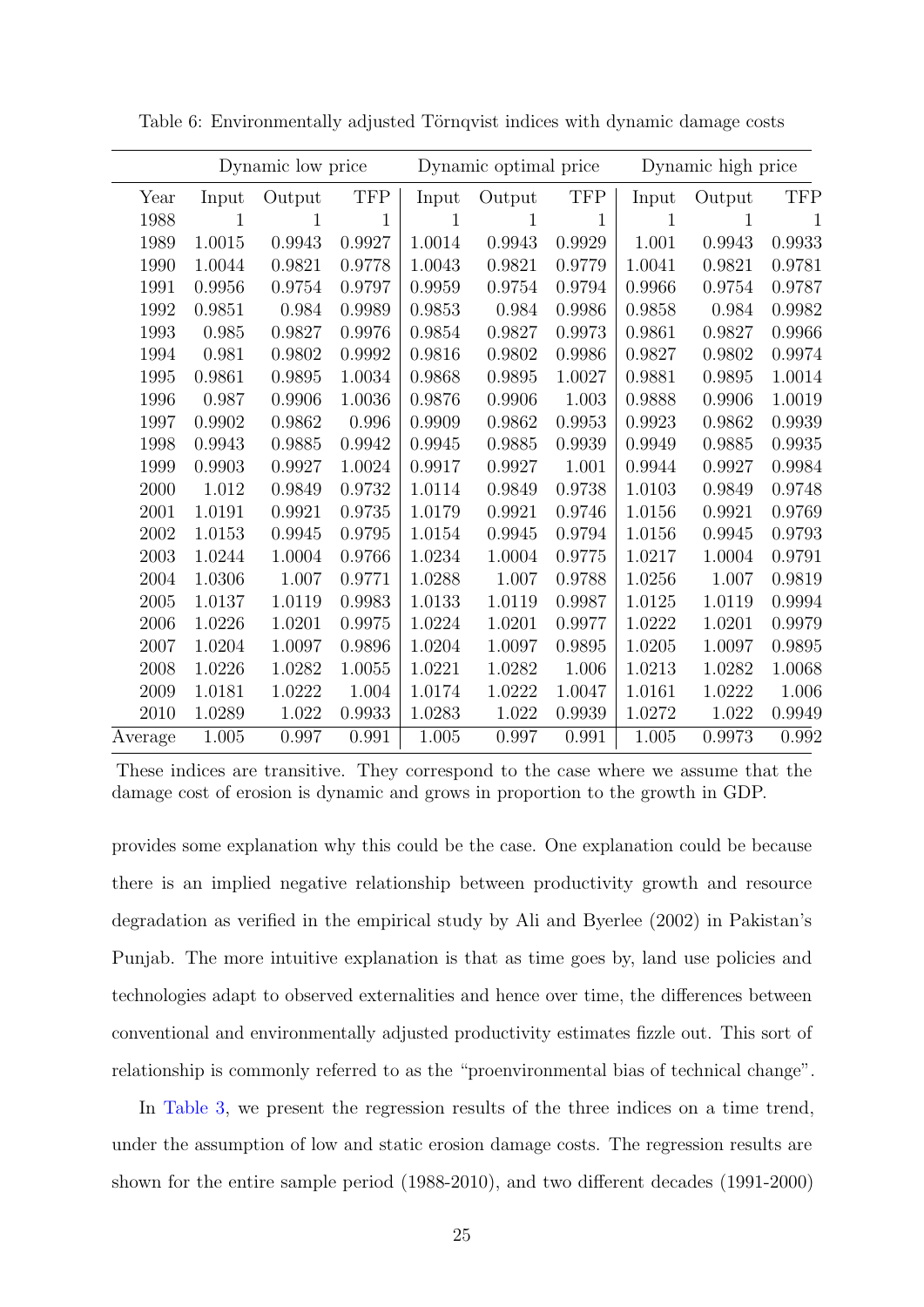and (2001-2010). We observe that the contribution of TFP to output growth during the period 1991 to 2000, is almost non-existent. However, in the latter decade of 2001 to 2010, TFP accounted for a significant 75% of the growth experienced in output during that period. When we examine the results for the entire sample period, we observe that the positive effect of TFP on output growth is completely eclipsed by the contribution of input use. This result is robust weather TFP is measured using only conventional input and outputs or we adjust for externalities.

Further, considering the two dimensions of sensitivity analysis conducted, we observe modest and negligible differences in the pattern of the environmentally adjusted indices. First, on the dimension of static vs dynamic trajectory of damage costs, we noticed that the dynamic damage cost series which was obtained based on the assumption that damage costs from soil erosion grows over time in proportion to the growth rate of the economy, were not too different from the static damage cost series. This is because the growth rate of the Nigerian economy has been rather modest ranging between plus and minus 5%. This could probably explain the close similarities we observe in the results for the static and dynamic versions of the environmental adjustment to TFP measurement presented in Figure 3 vs. Figure 4; Table 3 vs. Table 4 and Table 5 vs. Table 6. On the second dimension of sensitivity analysis which involves different scenarios of pricing soil erosion per ton, ranging from a low cost scenario of \$0.051 to an optimal value of \$0.089 and high value of \$0.178 converted to naira equivalents at 1988 prices. The impact of these different scenarios on estimated Törnvist TFP indices are also negligible and due to rounding errors, (see averages at the bottom of Table 6 and Table 5)

### 6 Policy discussion

The results show that productivity in the Nigerian agricultural sector is overstated when account is not taken of the externalities that the sector generates in the form of the cost of soil erosion to the rest of the economy. Overall, the policy insight derivable from the results obtained is that reducing off-farm erosion damages through improved soil conservation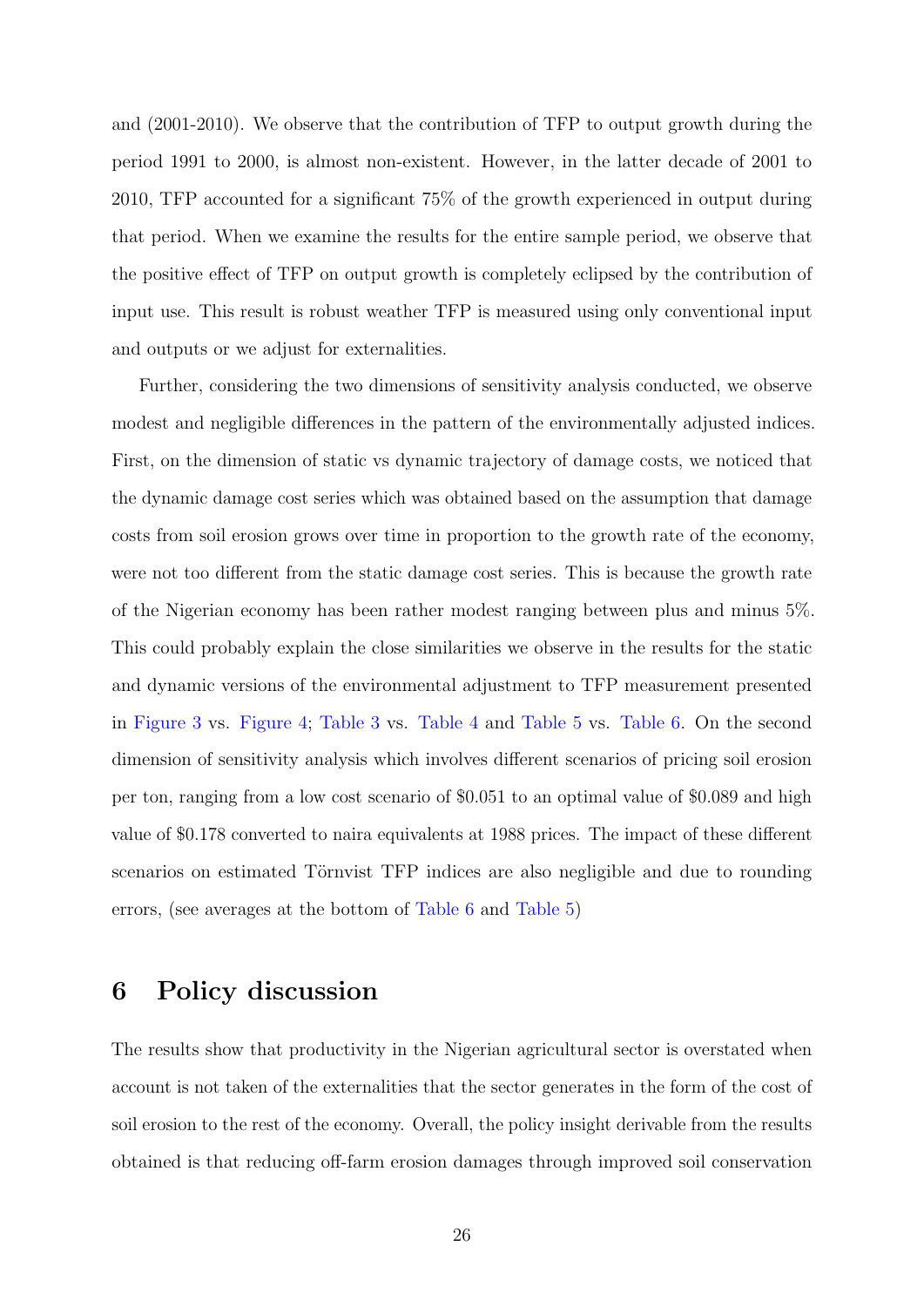practices will improve productivity and sustainability in the Nigerian agriculture sector.

Specifically, during the first decade of 1980-1990, the decomposition analysis of the trend in output, input and TFP indices gives a retrospective assessment of the Green Revolution Agricultural Policy that was implemented during that period. Although, the policy was intended to achieve food security and self-sustainability through agricultural intensification, the results shows that a very significant portion of the growth in output is due to cost savings and improvements in utilization of inputs. This observed pattern could be explained by the observation in Coelli and Rao, (2005) that new technologies take considerable time to be efficiently utilized in developing countries. The policy insight therefore is to pursue increased agricultural productivity in a sustainable manner through a mix of extensification and intensification strategies since it takes a while to efficiently deploy conservation and soil management technology.

Finally, the modest contribution of TFP to output growth which is even further dampened when we account for environmental externalities has serious implications for the long term performance of Nigerian agriculture. In the future, Nigeria will find it increasingly difficult to improve agricultural output by expanding agricultural land, labour and inputs without growth in TFP and hence agricultural output will only continue to grow very slowly compared to other emerging economies like Indonesia 3.6% (see Fuglie, 2010) and Brazil 2.6% (see Headey et al., 2010). The likely consequence of the possible slow agricultural growth rates will be to exacerbate the already high levels of resource and labour reallocation from agriculture and rural settlements to other sectors and urban regions of the economy. Although reallocation of labour and resources away from agriculture is an expected phenomenon in the process of development, given the prevailing circumstances, these decisions are likely to be suboptimal with high opportunity costs. Potentially high yielding investment opportunities in the agricultural sector will be foregone, thereby undermining the capacity of the agricultural sector to drive economy-wide development through food security and poverty alleviation.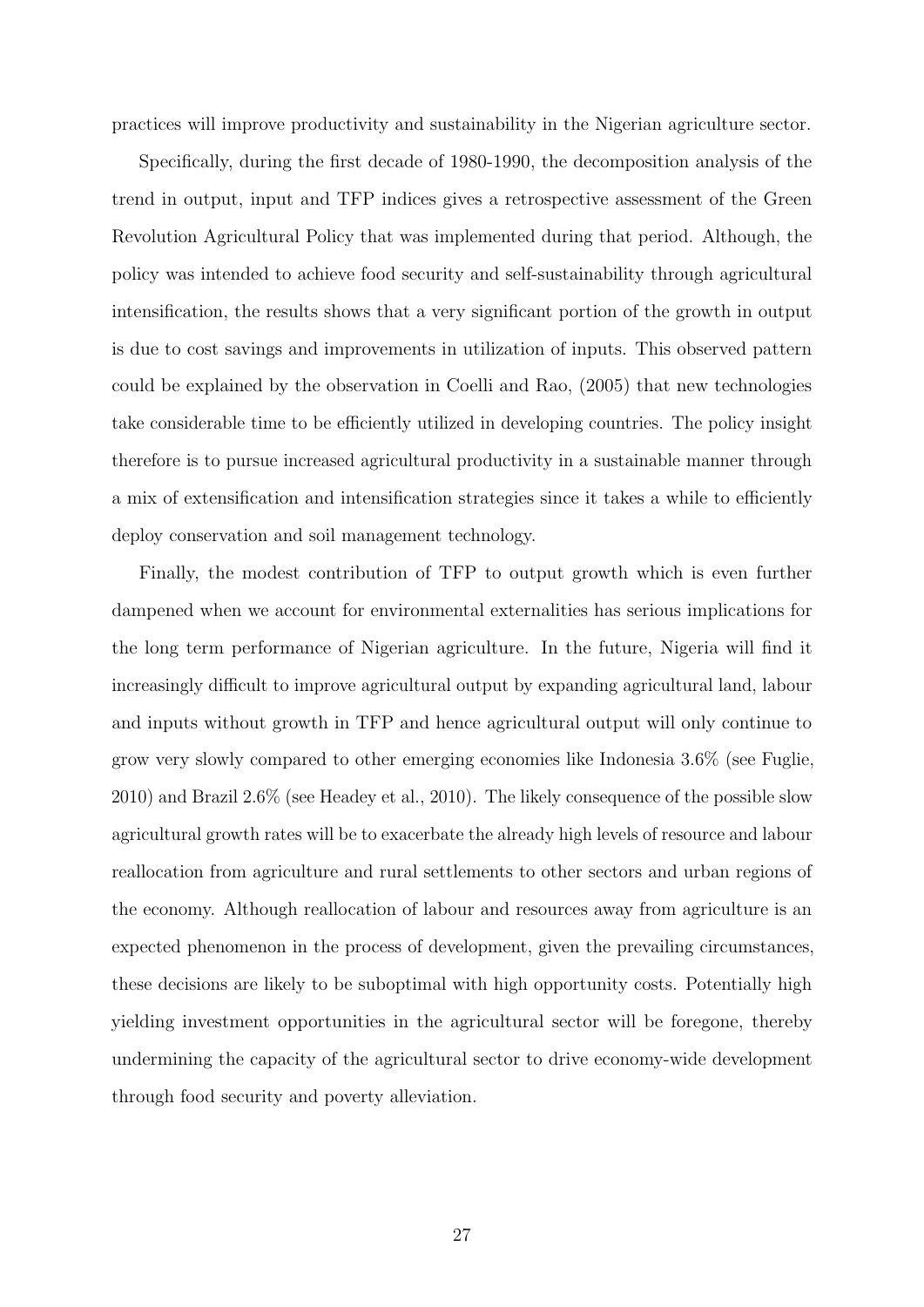# 7 Conclusion

In this study, we argue that conventional methods of measuring agricultural productivity does not give a true representation of how sustainable the activities of the sector are. Hence, we construct output, input and TFP indices for Nigerian agriculture after adjusting for environmental externalities in the form of soil erosion. The results show that when externalities are not accounted for, productivity in the Nigerian agricultural sector is overestimated. When we account for soil erosion assuming that the damage cost of soil erosion is low and static over the years, we find the TFP in the agriculture sector is dampened. The conclusion does not change when we assume that damage costs grow in proportion to the growth rate of GDP. When we conduct the analysis decade by decade, we notice that the conclusion changes in the most recent decade of 2000-2010 where we find that TFP contributes about 75% to the overall growth in agricultural output.

The policy implication emerging from the study is that reducing off-farm erosion damages through improved soil conservation practices will significantly improve productivity and sustainability in the Nigerian agriculture sector. Also, because new technologies take considerable time to be efficiently utilized, current and future agricultural policies should pursue a mix of extensification and intensification strategies unlike previous policy frameworks that have either pursued intensification or extensification of agricultural production.

It is important to highlight some of the limitation of the present study and suggest potential improvements that could help make the results more generalizable to other sectors. Firstly, there are shortcomings in the methods used for estimating erosion from agricultural activities. This is because, it does not account for heterogeneity in the topological characteristics of soil in the different regions, rather we use a homogeneous soil erodibility factor. In the future, if government agencies can collect specific information about soil erosion in each state, then by aggregation, a closer approximation of the extent of soil erosion occasioned by agriculture in Nigeria can be obtained. Second and more controversial is the scaling down of damage cost estimates from U.S agriculture and the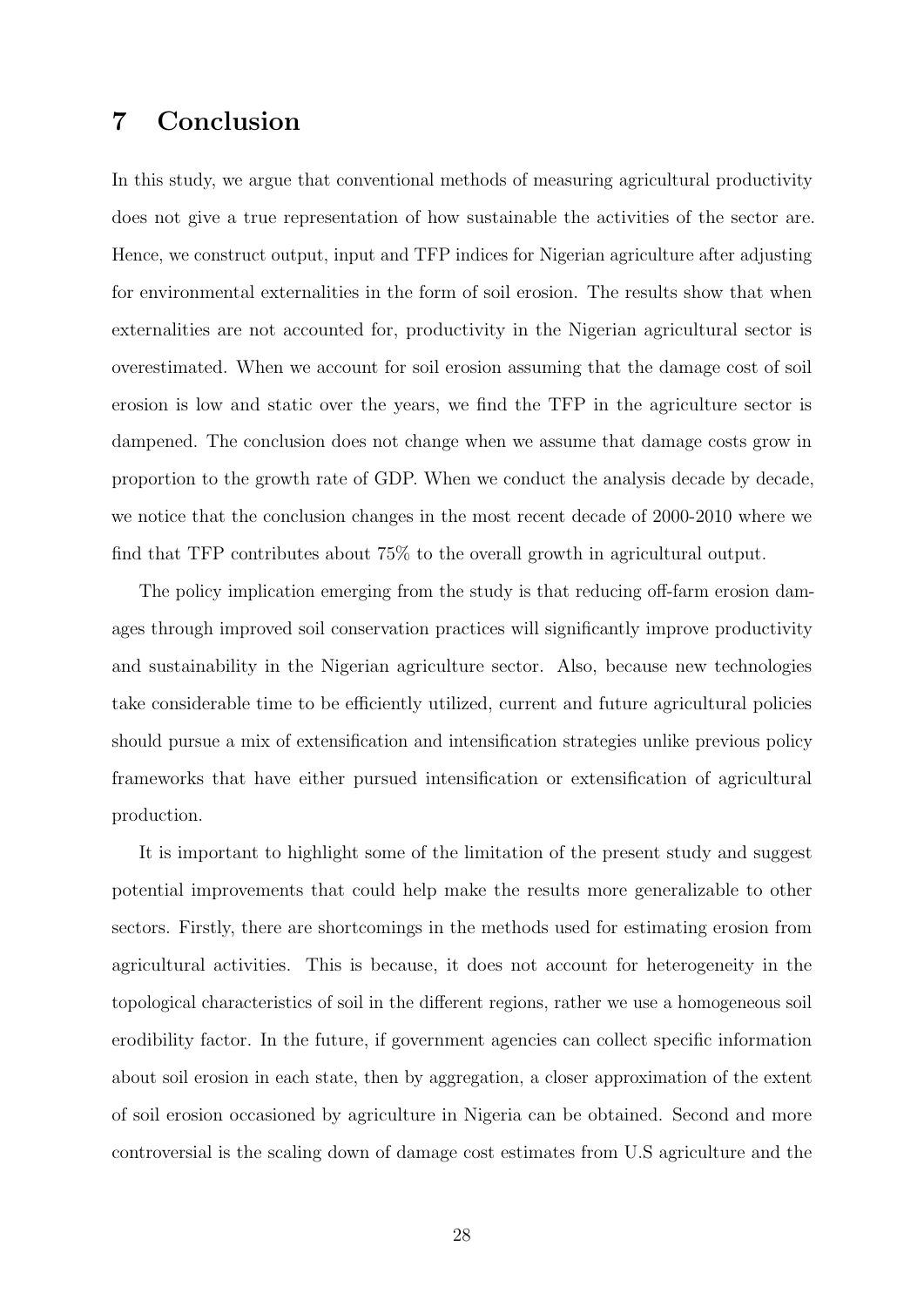application to Nigeria. Although this has been the generally used compromise in similar studies, see for examples Nanere et al. (2007) for Australia, Cohen et al., (2006) for Kenya, Fox and Dickson (1988) for Canada and Franco et al. (1993) for Nicaragua, it is still a bone of contention as the agricultural systems in these countries are generally different. The implication is that the extrapolated results obtained by using damage estimates from the U.S may either overestimate or underestimate the cost of soil erosion in the economy depending on the criteria used for downscaling. Future research could focus on other sectors like the oil and gas sector where it is possible to obtain Nigeria specific estimates of the economy-wide cost of water and air pollution.

# References

- [1] Adeyemo, R., Oke, J. T. O., and Akinola, A. A. (2010). Economic efficiency of small scale farmers in Ogun State, Nigeria. Tropicultura, 28(2), 84-88.
- [2] Ali, M., Byerlee, D., (2002). Productivity growth and resource degradation in Pakistan's Punjab: a decomposition analysis. Economic Development and Cultural Change, 839–863.
- [3] Alfsen, K. H., De Franco, M. A., Glomsrød, S., and Johnsen, T. (1996). The cost of soil erosion in Nicaragua. Ecological Economics, 16(2), 129-145.
- [4] Amaza, P. S. and Maurice, D. (2005). Identification of factors that influence technical efficiency in rice based production systems in Nigeria. Paper presented at workshop on policies and strategies for promoting rice production and food security in Sub-Saharan Africa in Cotonou, Benin.
- [5] American Society of Agronomy (1989). Decision reached on sustainable agriculture. Agronomy News. January, pg 15, Madison, Wisconsin.
- [6] Amos, T., Chikwendu, O., and Nmadu, J., (2004). Productivity, technical efficiency and cropping patterns in the savanna zone of Nigeria. Journal of Food Agriculture and Environment. 2: 173-176.
- [7] Asmild M, and Hougaard J. (2006) Economic and environmental efficiency of Danish pig farms. Agricultural Economics 35:171–181.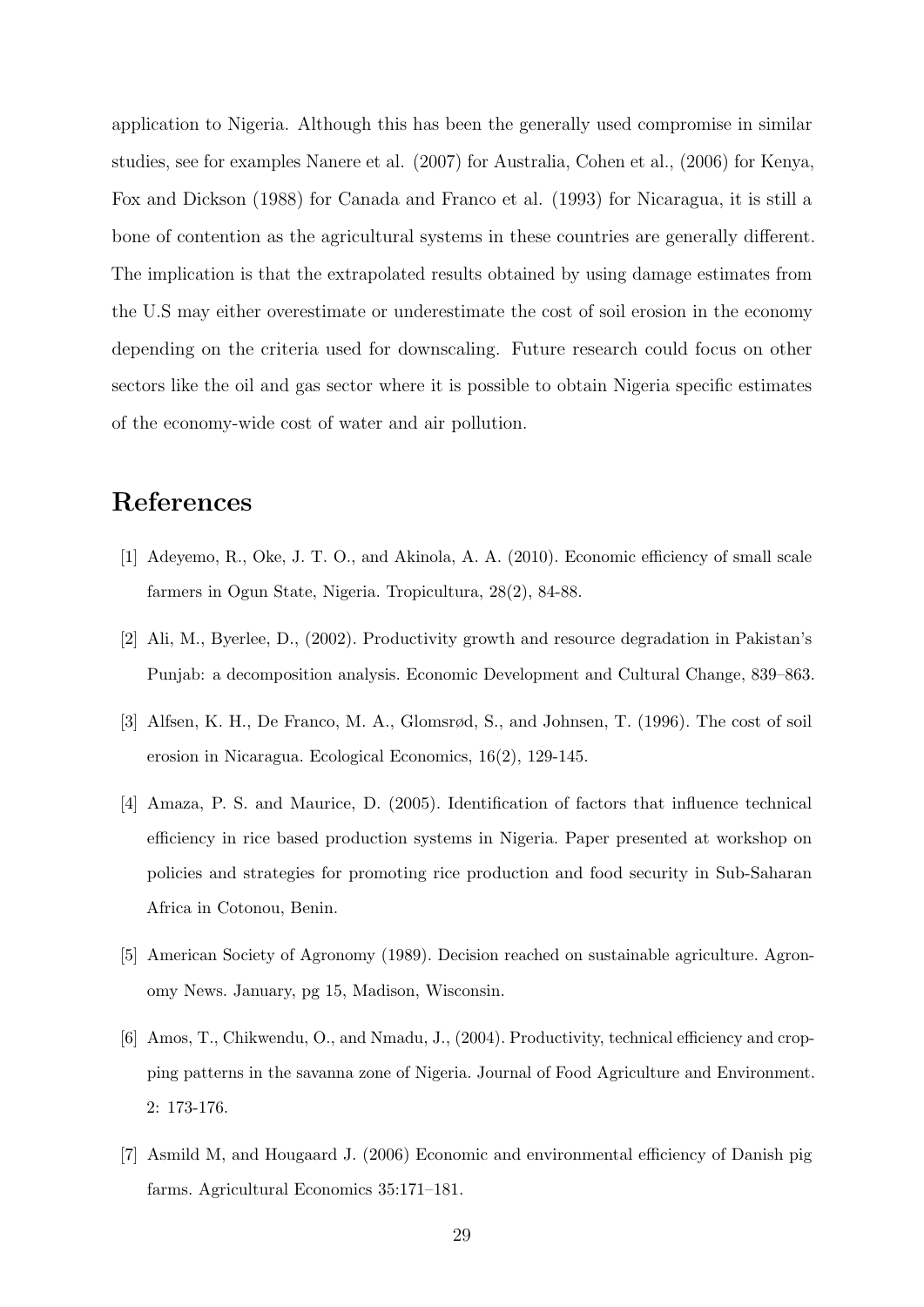- [8] Avila, A. F., and Evenson, R. E. (2010). Total factor productivity growth in agriculture: the role of technological capital. Handbook of Agricultural Economics, 4, 3769-3822.
- [9] Ball, V., Lovell, C., Luu, H., and Nehring, R. (2004). Incorporating environmental impacts in the measurement of agricultural productivity growth. Journal of Agricultural and Resource Economics, 19 (3); 436-460.
- [10] Bishop, J., and Allen, J. (1989). The on-site costs of soil erosion in Mali. World Bank, Policy Planning and Research Staff, Environment Department.
- [11] Brown, Christopher (2003). Global Forests Product Outlook Study. Working Paper No. GFPOS/WP/03, FAO
- [12] Breustedt, Gunnar and Hendrik Habermann (2008). Determinants of agricultural cash rents: Empirical insights from farms in lower Saxony. Paper presented in IAMO Forum, Halle (Saale), Germany, June 25–27, 2008.
- [13] Byerlee, D., and Murgai, R. (2001). Sense and sustainability revisited: the limits of total factor productivity measures of sustainable agricultural systems. Agricultural Economics, 26(3), 227-236.
- [14] Caves, D.W., Christensen, L.R., Diewert, W.E., (1982). The economic theory of index numbers and the measurement of input, output and productivity. Econometrica 50, 1393–1414.
- [15] Christainsen GB, Haveman RH (1981) The contribution of environmental regulations to the slowdown in economic growth. Journal of Environmental Economic Management, 8:381–390
- [16] Clark, C., (1940). The Conditions of Economic Progress. McMillan, London.
- [17] Clark II, E.H., Haverkamp, J.A., and W. Chapman. (1985). Eroding soils: The off-farm impacts. Washington, DC: The Conservation Foundation.
- [18] Coelli, T., Lauwers, G., Huylenbroeck, V. (2007). Environmental efficiency measurement and the materials balance condition. Journal of Productivity Analysis 28; 3-12.
- [19] Coelli, T.J., Rao, D.S.P., (2001). Implicit Value Shares in Malmquist TFP Index Numbers. CEPA Working Papers, No. 4/2001, School of Economics, University of New England, Armidale, Australia.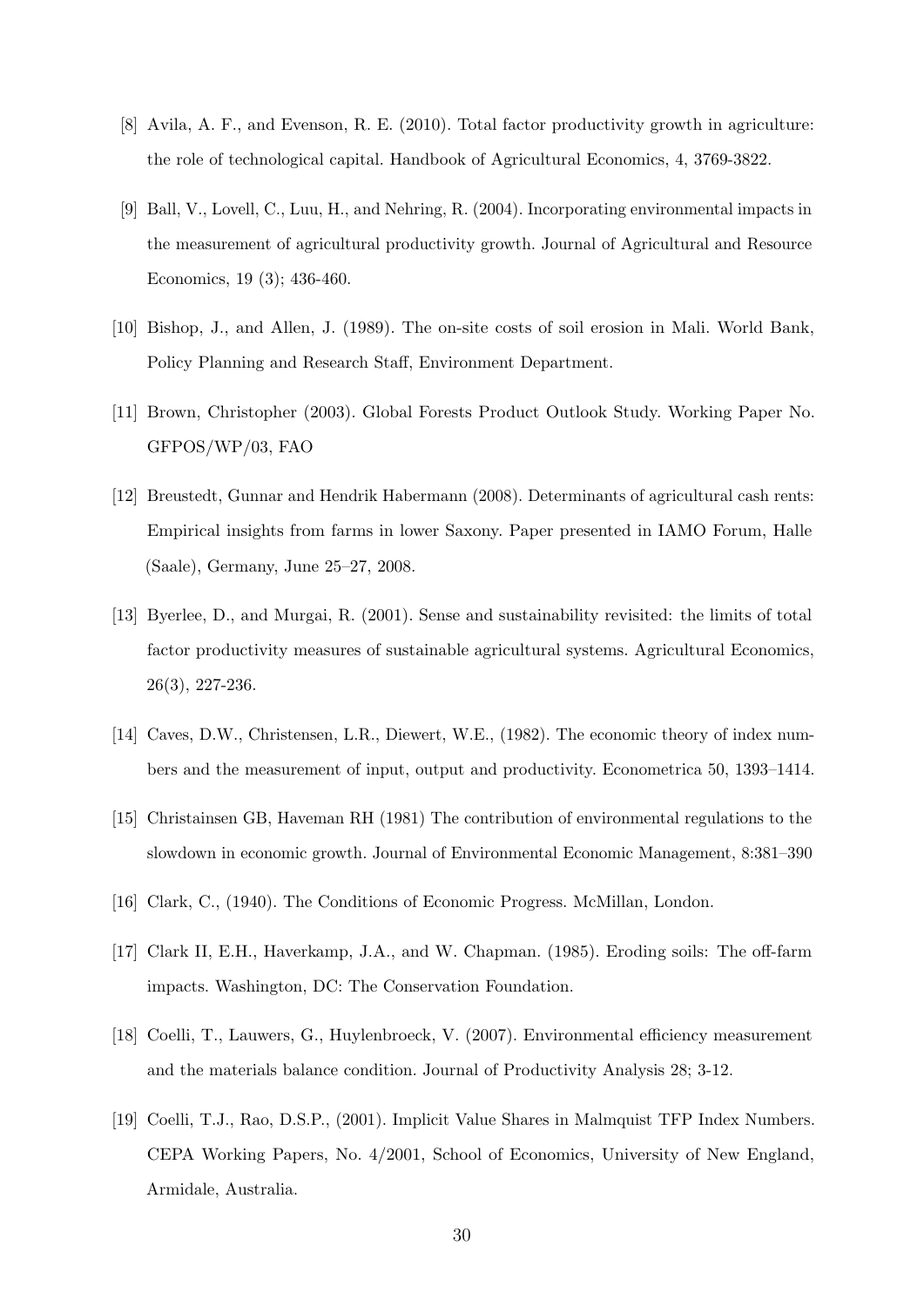- [20] Coelli, T.J., Rao, D.S.P., (2005). Total factor productivity growth in agriculture: A Malmquist Index analysis of 93 countries, 1980–2000. Agricultural Economics, 32, 115–134.
- [21] Coelli, T.J., Rao, D.S.P., O'Donnell, C.J., Battese, G.E., (2005). An Introduction to Efficiency and Productivity Analysis, Second Edition. Springer, Heidelberg, Germany
- [22] Coelli, T.J., Rungasuriyawiboon, S., Rao, D.S.P., (2004). Sensitivity of the Malmquist Productivity Index to the Choice of Methodology: An Application to World Agriculture. Mimeograph, Centre for Efficiency and Productivity Analysis, School of Economics, The University of Queensland, Brisbane, Australia.
- [23] Cohen, M. J., Brown, M. T., and Shepherd, K. D. (2006). Estimating the environmental costs of soil erosion at multiple scales in Kenya using emergy synthesis. Agriculture, Ecosystems and Environment, 114(2), 249-269.
- [24] Elwell, H.A and Stocking, M.A (1982). Developing a simple yet practical method of soil loss estimation. Tropical Agriculture, 59: 43-48
- [25] Faˆre R, Grosskopf S, Pasurka C (1989) The effect of environmental regulations on the efficiency of electric utilities: 1969 versus 1975. Applied Economics 21:225–235.
- [26] Fox, G. and Dickson, E.J., (1988). What's economic about the economic cost of soil erosion to Canadian farmers? Discussion Paper DP88/3, Department of Agricultural Economics and Business, University of Guelph, Guelph, Ontario
- [27] Fuglie, K. (2010) Sources of growth in Indonesian agriculture." Journal of Productivity Analysis 33, 3, 225-240.
- [28] Fuglie, K. (2011) Agricultural productivity in sub-Saharan Africa. In: Lee, D. (ed.) The Food and Financial Crisis in Africa. CAB International, Wallingford, UK, pp. 122-153.
- [29] Fasoranti, M. (2006). A Stochastic Frontier Analysis of Effectiveness Of Cassava-Based Cropping Systems In Ondo State, Nigeria." Phd Thesis, Department of Agricultural Economics and Extension, FUTA, Akure
- [30] FDALR, (2009). Assesment of soil degradation in Nigeria. Federal Department of Agriculture and Land Resources, Final Report 1. Available at http://www.nateko.lu.se/Courses/ NGEA09/UM%20Cases/Assessment%20of%20Soil%20Degradation%20in%20Nigeria.pdf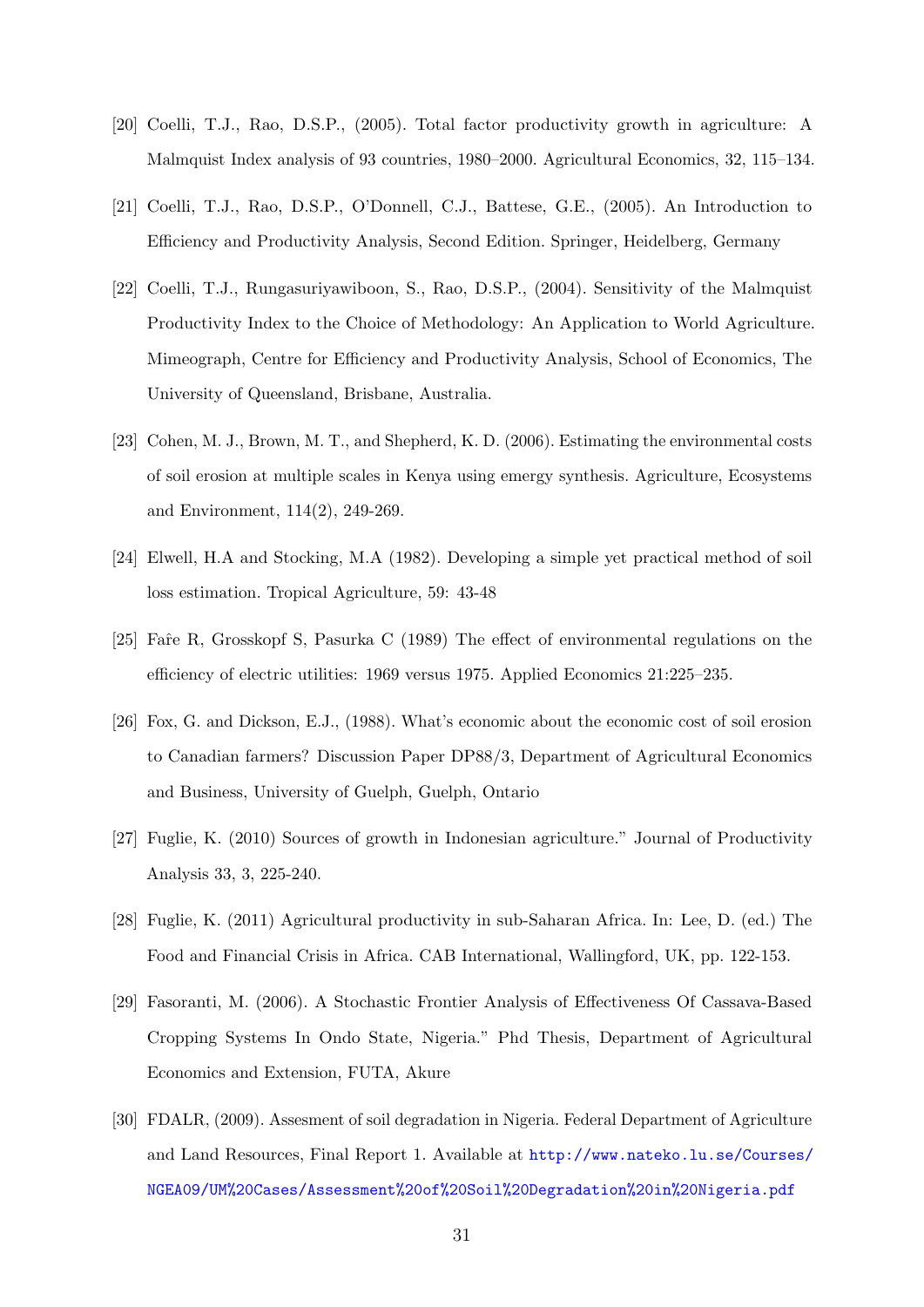- [31] Grimm, Mirco Robert J.A. Jones, Ezio Rusco and Luca Montanarella (2003). Soil Erosion Risk in Italy: a revised USLE approach. European Soil Bureau Research Report No.11, EUR 20677 EN, (2002), 28pp. Office for Official Publications of the European Communities, Luxembourg.
- [32] Hailu, A., Veeman, T.S., (2001). Non-parametric productivity analysis with undesirable outputs: an application to the Canadian Pulp and Paper Industry. American Journal of Agricultural Economics 83, 605–616.
- [33] Hansen, L., and Ribaudo, M. O. (2008). Economic measures of soil conservation benefits: Regional values for policy assessment. Resource and Rural Economics Division, Economic Research Service, U.S. Department of Agriculture, Technical Bulletin TB- 1922.
- [34] Hayami, Y., (1969). Industrialization and agricultural productivity. Development Economics 7, 3–21.
- [35] Hayami, Y., Inagi, K., (1969). International comparisons of agricultural productivity. Farm Economics. 11, 407–419
- [36] Headey, D., Alauddin, M., & Rao, D. (2010). Explaining agricultural productivity growth: an international perspective. Agricultural Economics, 41, 1-14.
- [37] Hoang, V., Coelli, T. (2011). Measurement of agricultural total factor productivity growth incorporating environmental factors: A nutrient based approach. Journal of Environmental Economics and Management 62, 462- 74
- [38] Lal, R. (1983) Soil erosion and its relation to productivity in tropical soils. In El-Sawaify, Moldenhauer and Lo (Eds.) Soil Conservation Society of America Ankey: Iowa.
- [39] Lal, R. (1987) Effects of soil erosion in crop productivity CRC Critical Reviews in Plant Sciences 5(4): 303-367.
- [40] Lal, R. (1994) Soil erosion problems on alfisols in Western Nigeria VI: effects of erosion on experimental plots Geoderma 25: 215-130.
- [41] Lal, R. (1990). Soil erosion on alfisols in Western Nigeria. IV. Nutrient elements losses in runoff and eroded sediments. Geoderma 16, 403-417.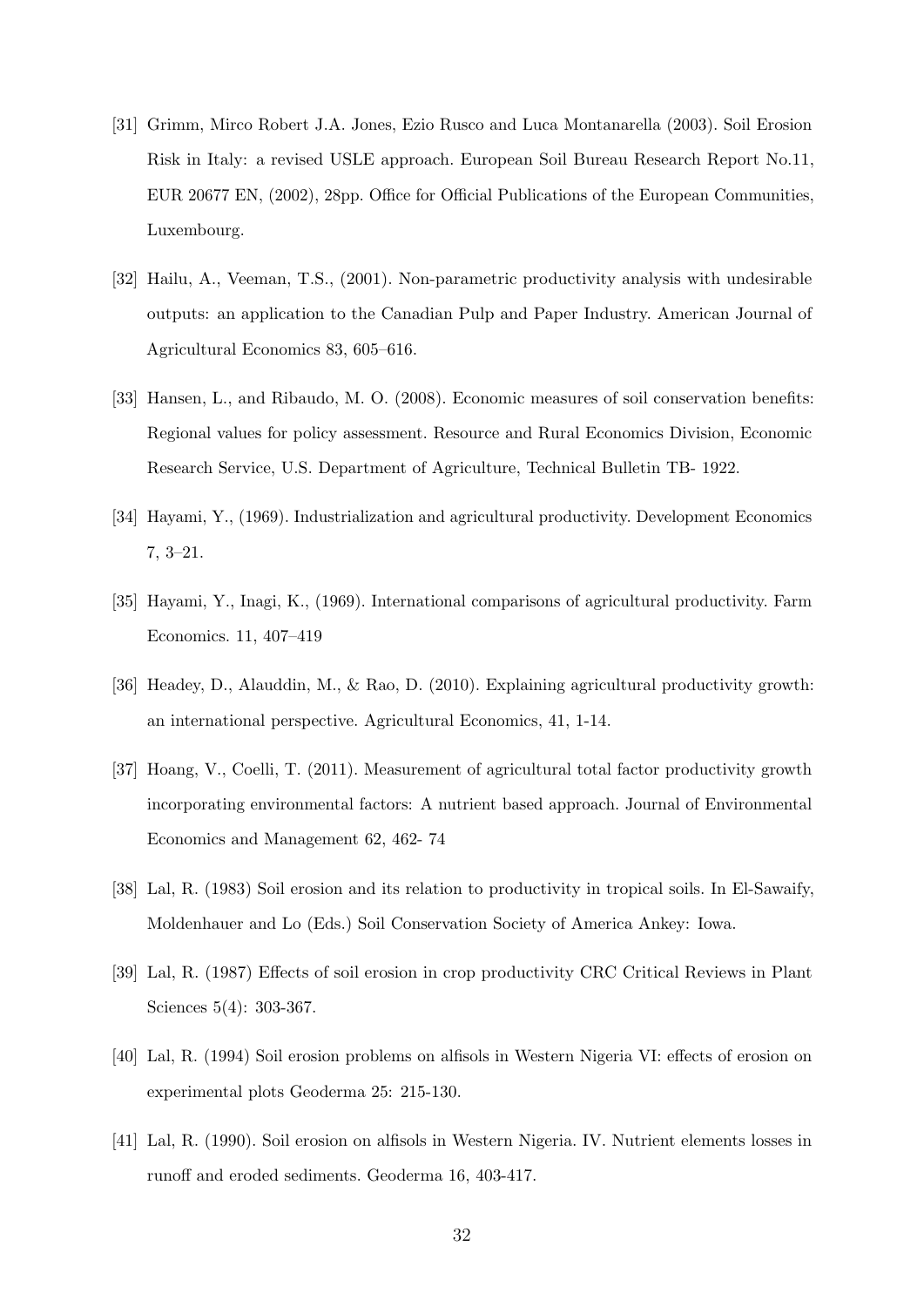- [42] Liverpool-Tasie, L., Kuku, O., and Ajibola, A., (2011) A Review of Literature on Agricultural Productivity, Social Capital and Food Security in Nigeria. NSSP Working Paper 21, IFPRI.
- [43] Lynam, J.K. and Herdt, R.W. (1989). Sense and sustainability: sustainability as an objective in international agricultural research. Agricultural Economic 3, 381–398.
- [44] Nanere, M., Fraser, I., Quazi, A., D;Souza, C. (2007). Environmentally adjusted productivity measurement: an Australian case study, 85, 350-362.
- [45] Onyenweaku, C. and Ohajianya, D. (2009). Technical Efficiency of Rice Farmers in Ebonyi State, Nigeria. Journal of Agriculture and Food Sciences 3 (2): 175–184.
- [46] Otitoju, M. and Arene, C. (2010). Constraints and Determinants of Technical Efficiency in Medium-Scale Soybean Production in Benue State, Nigeria. African Journal of Agricultural Research 5(17): 2276–2280
- [47] Pashigian BP (1984) The effect of environmental regulation on optimal plant size and factor shares. Journal of Law and Economics, 27:1–28.
- [48] Parcon, H., Arita, S., Loke, M., & Leung, P. (2011). A comparison of agricultural input prices: Hawaii vs. its major export competitors. Economic Issues, 20.
- [49] Pimentel, D., Harvey, C., Resosudarmo, K., Sinclair, D., Kurz, M., McNair, S., Crist, L., Shpritx, L., Fitton, R., and Saffouri, R., (1995). Environmental and economic costs of soil erosion and conservation benefits. Science, New Science, 267 (5201), 1117-1123
- [50] Piot-Lepetit I, Vermersch D, Weaver RD (1997) Agriculture's environmental externalities: DEA evidence for French agriculture. Applied Economics 29:331–338
- [51] Pittman RW (1983) Multilateral productivity comparisons with undesirable outputs. Economic Journal 93:883–891.
- [52] Reinhard S, Thijssen G (2000) Nitrogen efficiency of Dutch dairy farms: a shadow cost system approach. European Review of Agricultural Economics 27:167–186
- [53] Ribaudo, M.O. (1989). Water quality benefits from the conservation reserve program. Agricultural Economic Report No. 606, Resourcesand Technology Division, Economic Research Service, USDA,Washington, DC.